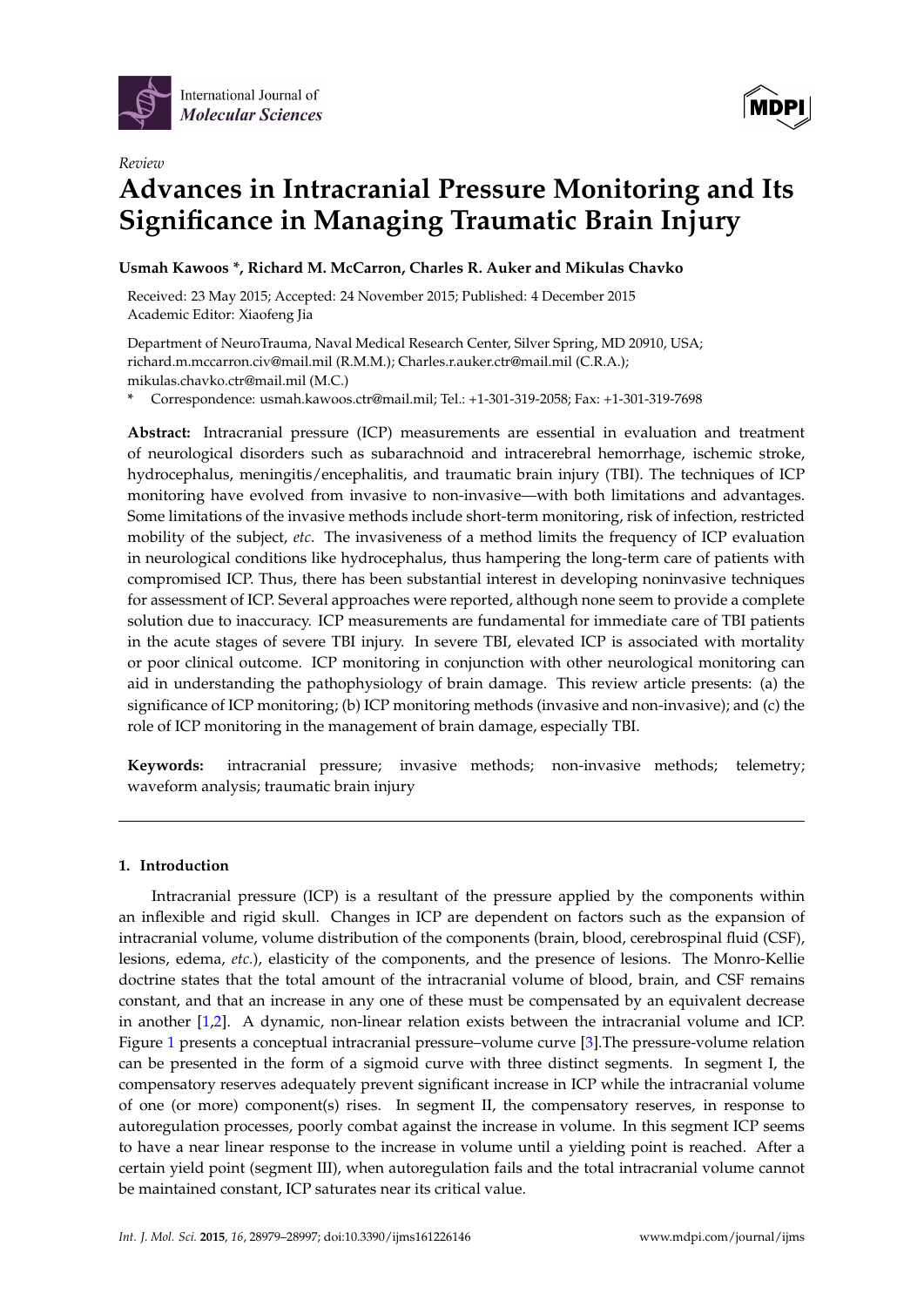<span id="page-1-0"></span>

Figure 1. A pressure–volume curve representing the relation between cranial volume and ICP.  $t_{\text{min}}$  on the regions of good (I), poor (I), poor (I), poor (I), poor (II), and failed (III) compensatory compensatory compensations (III) compensations (III) compensations (III), and failed (III) compensations (III) c The three sections on this curve show the regions of good (I), poor (II), and failed (III) compensatory mechanisms which are involved in autoregulation of cerebrovascular reactivity (modified from [\[3\]](#page-12-2)).

The thresholds of ICP are mostly defined by clinical experiences and the underlying condition(s) for pathological ICP [\[4\]](#page-12-3). There is no clearly defined common threshold of ICP that applies to all neurological disorders or brain trauma for warranting an immediate treatment. The common be considered to consider the considered to  $\frac{1}{25}$  mm. Hg is severe  $\frac{1}{21}$  Hg are beyond  $\frac{1}{25}$  mm. Hg are beyond  $\frac{1}{25}$  mm. Hg are beyond  $\frac{1}{25}$  mm. Hg are beyond  $\frac{1}{25}$  mm. Hg are beyond  $\frac{1}{25$ consensus for a normal range of ICP is 5–15 mm  $Hg$  [\[4](#page-12-3)[–7\]](#page-12-4). ICP levels of 15–25 mm  $Hg$  may be  $\frac{1}{2}$ . considered tolerable, 25–40 mm Hg is severely elevated, and levels over 40 mm Hg are beyond the yield point and cannot be tolerated for extended duration of time [\[4\]](#page-12-3). The Brain Trauma Foundation guidelines recommend that treatment should be initiated when ICP threshold is greater than 20 mm $\cdot$  Hg for Level II trauma [\[8\]](#page-12-5). There is more to ICP monitoring than merely following the mean value of the pressure. Measurement of mean arterial pressure (MAP) and ICP is also used to estimate cerebral perfusion pressure (CPP). Thus ICP is not only monitored for its own management, but also for derivation of CPP using the formula: CPP = MAP - ICP. Another cerebrovascular value that can be derived from ICP is the pressure–reactivity index, which is used to evaluate cerebrovascular reaction by screening changes in ICP in response to slow spontaneous variations in autoregulation, and increase in ABP can lead to hyperemia, formation of variance of variance arterial blood pressure (ABP) [\[3,](#page-12-2)[9\]](#page-12-6). Under normal conditions, cerebral blood flow (and consequently ICP) is inversely proportional to changes in ABP. However, during the state of impaired cerebral autoregulation, an increase in ABP can lead to hyperemia, formation of vasogenic edema, and a secondary rise in ICP [\[3\]](#page-12-2). Cerebrovascular pressure reactivity is the capability of cerebral vessels to respond to changes in arterial pressure. The cerebrovascular pressure-reactivity index is calculated as the moving correlation coefficient between mean ICP and mean ABP [\[10\]](#page-12-7). Pressure–reactivity index is used to evaluate the cerebrovascular reactions by determining the response of ICP to slow spontaneous changes in ABP [\[11,](#page-12-8)[12\]](#page-12-9). Advances in technology have enabled us to measure ICP provided in Sections 4 and 5. The providing mean values of the pressure. Modern computational waveform in addition to simply providing mean values of the pressure. Modern computational *1.1. Significance of ICP Monitoring*  algorithms, capable of ICP waveform analysis can extract indicators of the dysfunction of cerebral vasoreactivity. A description of the components of ICP waveform and some computational methods is provided in Sections [4](#page-7-0) and [5.](#page-8-0)

# occupying lesions, head injuries, pathological conditions causing an abnormal ICP; and following *1.1. Significance of ICP Monitoring*

Any factors leading to an increase in the cranial volume could contribute to intracranial hypertension (ICHTN). An accurate knowledge of ICP can assist in managing patients with space occupying lesions, head injuries, pathological conditions causing an abnormal ICP; and following cranial surgeries. A significant reason for death and long-term disability due to head injuries and other intracranial pathological conditions is an elevation in the ICP. ICP monitoring has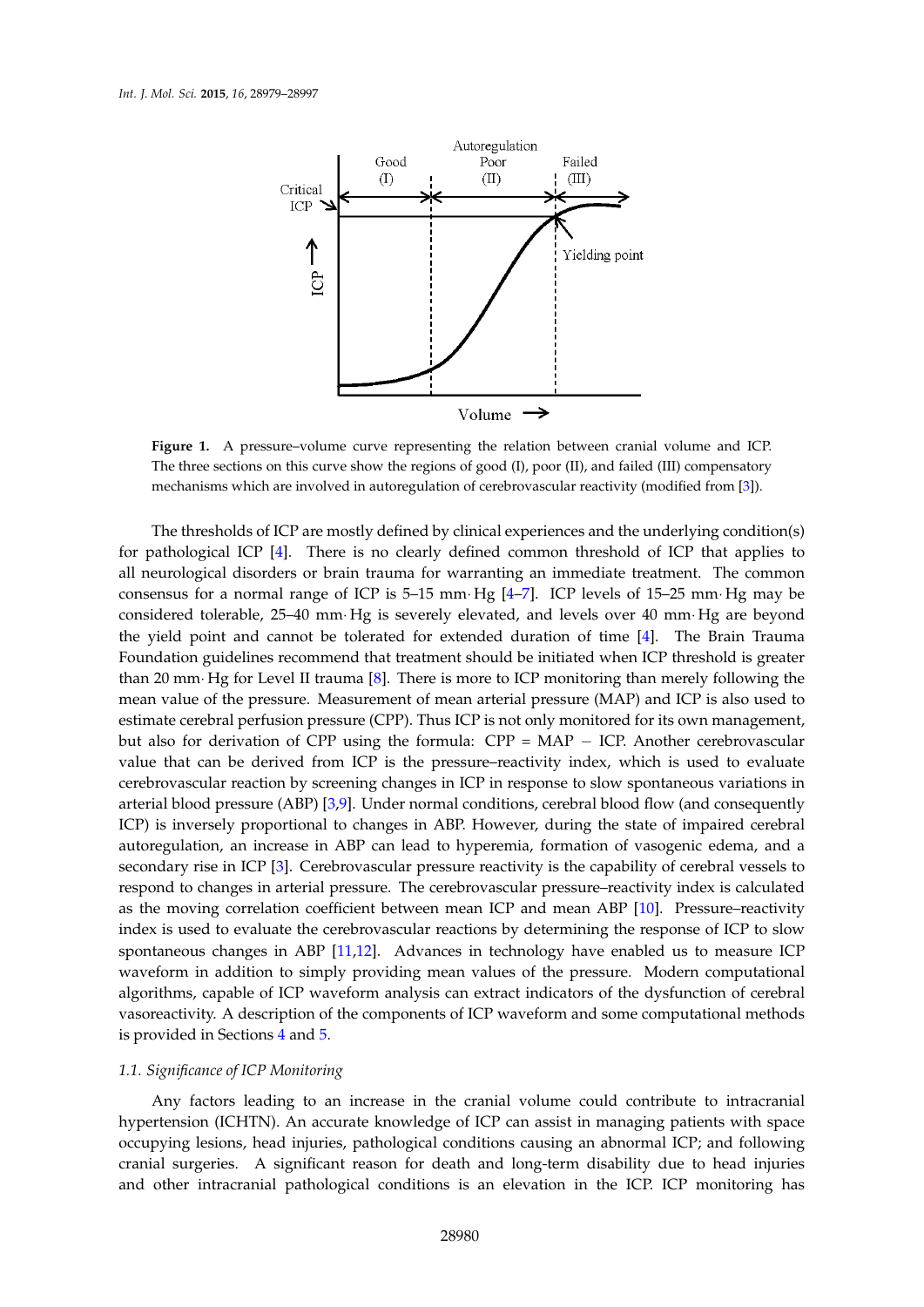proven to be valuable, indeed often lifesaving, in the acute care of TBI [\[13\]](#page-12-10), hydrocephalus [\[14\]](#page-12-11), drowning [\[15\]](#page-12-12) inflammatory and related cerebral diseases such as Reye's syndrome [\[16\]](#page-12-13), intracranial hemorrhage [\[17\]](#page-12-14), cryptococcal meningitis [\[18\]](#page-12-15), and postoperative sub-occipital brain tumors [\[19\]](#page-12-16). Most of these patients have headaches and other symptoms suggestive (but not always indicative) of raised ICP and continuous access to ICP levels may greatly facilitate their management.

In the recent past, ICP was considered to be an indicator of evolving underlying pathological processes resulting in high morbidity and mortality rate. Sustained ICP values of greater than 20–25 mm Hg are considered pathologically significant due to a high correlation between elevated ICP and mortality [\[11\]](#page-12-8). At the same time it is inaccurate to believe that normal ICP levels may not be associated with neurological disorders. Often times metabolic and pathological processes are initiated before significant increases in ICP are seen [\[20\]](#page-12-17). A continuous and accurate measurement of ICP as part of the neurological armamentarium is very important in understanding disturbances in brain function.

TBI is a type of head injury that causes temporary or permanent alteration in brain function. The causes of TBI include automobile accidents, falls, sports injuries, assaults, wars, *etc*. Between 2006 and 2010 the rate of emergency department visits due to TBI had increased by 29% [\[21\]](#page-12-18). TBI is also a leading cause of neurocognitive impairment in the military population [\[22,](#page-12-19)[23\]](#page-13-0). Expert guidelines for the use of ICP and CPP have been developed for the management of TBI [\[8\]](#page-12-5). Refinements in ICP monitoring technology have contributed to its contemporary extensive usage in managing brain trauma. The application of ICP monitoring in TBI is described in Section [5.](#page-8-0)

#### *1.2. ICP Technology*

ICP monitoring by ventricular catheters was described in some early reports by Guillaume and Janny in 1951 [\[24\]](#page-13-1), and Lundberg in 1960 [\[25\]](#page-13-2). The early measurements were done by using U-tube manometry in which CSF was allowed to flow in the tube until the flow was stopped by backpressure. This backpressure was used to estimate ICP. An electronic transducer was used to measure ventricular ICP in patients with various intracranial pathologies [\[24\]](#page-13-1). The use of strain-gauge transducers used for ICP measurements improved the accuracy of measurements and marginally increased the practicality of such methods. These transducers were initially connected to patients with a fluid (saline) filled catheter under stringent test conditions. Patient mobility was restricted and the measurements were affected by posture [\[25–](#page-13-2)[27\]](#page-13-3). A number of tethered systems (fluid-filled catheters, transducer-tipped catheters [\[28](#page-13-4)[,29\]](#page-13-5), fiber optic systems [\[30](#page-13-6)[–32\]](#page-13-7), *etc.*) were investigated and some are being used in clinical practice at present [\[33,](#page-13-8)[34\]](#page-13-9). Some of the disadvantages of catheter based and tethered systems are restricted patient mobility, risk of infection, sensor displacement, sensor dislodgement, inaccurate positioning, *etc*. Additionally, these systems may also encounter zero drift, lack robustness [\[28](#page-13-4)[,35](#page-13-10)[–37\]](#page-13-11), and they cannot be recalibrated *in vivo*. Transducer-tipped intraventricular or intraparenchymal Camino sensors (Camino Laboratories, San Diego, CA, USA) have shown an average drift of up to 3.2 mm $\cdot$  Hg per day [\[36\]](#page-13-12), and in 10% to 25% of cases the system failed due to technical complications [\[35](#page-13-10)[,37](#page-13-11)[,38\]](#page-13-13). An average bias of at least 5 mm· Hg in 24% of comparisons done between strain-gauge intraparenchymal Codman sensors (Johnson & Johnson Professional, Inc., Raynham, MA, USA), and the Camino system was also reported [\[28\]](#page-13-4).

There is a conspicuous need for acute as well as long-term ICP monitoring systems, as several chronic diseases are associated with ICHTN. An implantable, wireless method for long-term monitoring of ICP is vital in managing patients suffering from brain trauma or disorders. Accurate and reliable ICP monitoring after neurosurgery is a basic requirement for ensuring an adequate treatment [\[39](#page-13-14)[–44\]](#page-13-15). Direct measurements of ICP require neurosurgical intervention, which have risks associated with them. An implant placed during neurosurgery would be a useful adjunct to post-surgical patient care.

Direct methods (catheters and implants) of ICP monitoring are invasive in nature with potential serious complications associated with them. These methods may not be preferred unless a surgical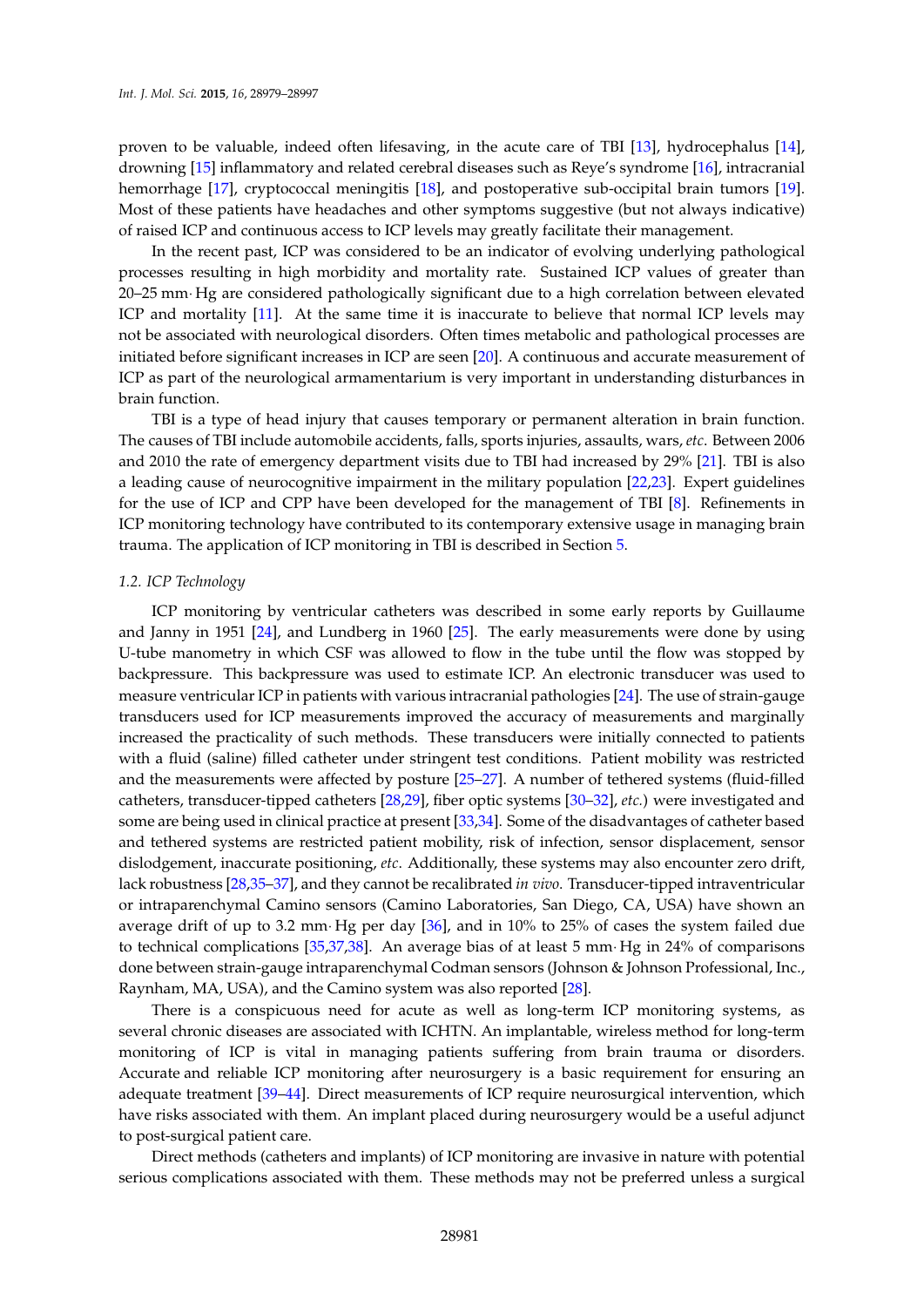intervention is otherwise required. The quest for indirect/non-invasive method that is accurate, safe and easy to use, and does not cause patient discomfort is ongoing. A detailed description of direct and indirect methods, their uses, advantages and disadvantages is presented in Section [4.](#page-7-0)

#### **2. Key Factors to Be Considered in ICP Monitoring Technology**

The optimal ICP monitoring method should be accurate, reliable, cost-effective, and cause minimal patient morbidity. Many factors are to be considered while designing and testing ICP monitors, which include accuracy, optimal positioning of the sensor, pressure gradients across brain, potential complications, safety, *etc*. The American National Standards Institute (ANSI)/Association for the Advancement of Medical Instrumentation (AAMI) have developed the standards for ICP monitoring devices [\[45\]](#page-14-0), some of which are described here.

#### *2.1. Device Accuracy*

As per the ANSI/AAMI standards, ICP monitoring devices should have a reliable functional pressure range of 0–100 mm· Hg; provide an accuracy of  $\pm 2$  mm· Hg in the range of 0–20 mm· Hg; and the maximum error should not exceed  $\pm 10\%$  in the range of 20–100 mm· Hg. Invasive ICP monitoring allows pressure transduction by transducer-tipped catheters placed in the intracranial space or external strain-gauge transducers which are coupled to the intracranial space via fluid filled catheters. The transducer-tipped catheters are calibrated before their insertion in the intracranial space. These catheters cannot be recalibrated without the use of additional accessories, which increase the risk of complications. External strain-gauge transducers are easy to recalibrate, but obstruction in the fluid lines can be a source of inaccuracy. The external pressure transducer must be maintained at a constant level in reference to the patient's head.

#### *2.2. Transducer Position for ICP Measurements*

ICP probes can be of intraventricular, intraparenchymal, subarachnoid, sub-dural, or epidural type. The optimal positioning of the transducer is determined by factors including the desired accuracy, duration of monitoring, acceptable drift and complications, therapeutic benefits, *etc*. The gold standard for transducer placement is the intraventricular site [\[46–](#page-14-1)[51\]](#page-14-2), which can also be therapeutically beneficial if a CSF drainage mechanism is included in the system. Intraparenchymal and sub-dural systems are comparable to intraventricular methods [\[51](#page-14-2)[–53\]](#page-14-3); however, some studies have reported that these methods do not always correlate well with the gold standard [\[47,](#page-14-4)[54–](#page-14-5)[56\]](#page-14-6). Fluid filled epidural or sub-arachnoid [\[48–](#page-14-7)[50,](#page-14-8)[57](#page-14-9)[–59\]](#page-14-10) and pneumatic epidural methods [\[60–](#page-14-11)[62\]](#page-14-12) are not preferred techniques as they are less accurate in reference to the intraventricular methods.

#### *2.3. Pressure Gradients*

In determining the ideal site for pressure transduction it is noteworthy to mention that small pressure gradients exist within the central nervous system, which may be altered by pathology or trauma [\[63](#page-14-13)[,64\]](#page-14-14). These intercompartmental pressure gradients may not vary significantly under normal physiological conditions [\[65](#page-14-15)[,66\]](#page-14-16). It is very important to determine the optimal location for introducing a pressure transducer or catheter where local pressure gradients may not influence the accuracy of ICP measurements especially while treating conditions like hydrocephalus, idiopathic ICHTN, sub-arachnoid hemorrhage, *etc*. There are no conclusive studies quantifying these pressure gradients and describing the different conditions under which such gradients may have a significant impact on ICP. However, in trauma conditions, a localized increase in ICP is very likely and should be treated with urgency especially when poor correlation is observed between ICP and clinical symptoms [\[67\]](#page-15-0).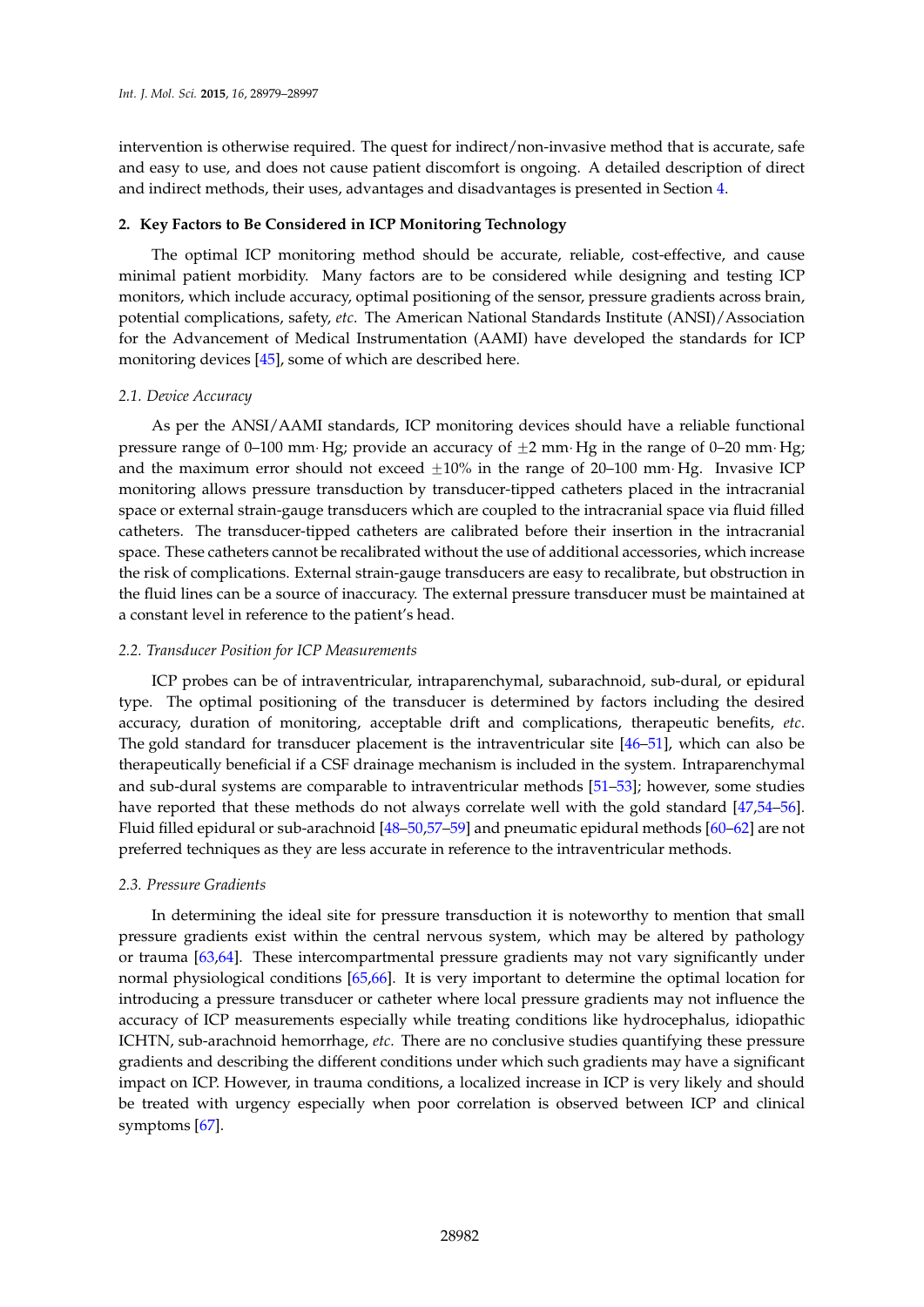### *2.4. Complications*

The complications that arise during ICP monitoring include infection, hemorrhage, dislodgment of the sensor, malfunction, drift, and inaccurate positioning. These complications can potentially produce inaccurate ICP readings, reduce the efficacy of the procedure, and cause further damage to already injured brain.

#### **3. Methods of ICP Monitoring**

ICP measurement and analysis can be achieved by direct, indirect or analytical methods. Direct or invasive monitoring provides direct signals from a CSF occupying space, brain tissue or dura mater. Some examples of direct methods are ventricular, sub-dural, and epidural pressure measurements. The indirect methods are non-invasive in nature, which are based on the derivation of ICP from other parameters with a known relationship with ICP. The measuring of optic nerve sheath diameter by transocular ultrasound, tympanic membrane displacement (TMD) by cochlear fluid pressure (CCFP) analyzer, or tissue oxygenation by near infrared spectroscopy (NIRS) are some non-invasive methods for inferring ICP. Beyond ICP, dedicated computational models are used to calculate variables defining the pathophysiology. Some examples are CPP, pressure–reactivity index, brain compensatory reserve, impedance, and compartmental compliances.

#### *3.1. Invasive*

Invasive ICP monitoring can broadly be classified into three groups: fluid-filled systems, transducer-tipped catheters, and telemetric methods. Under certain circumstances with non-obstructed pathways of CSF flow, ICP may also be measured by lumbar puncture [\[68–](#page-15-1)[70\]](#page-15-2).

#### 3.1.1. Fluid-Filled Systems

These systems are comprised of a transducer connected to a fluid line which communicates with an intracranial compartment. The transducers are placed externally at a fixed level in reference to the patient's head (at the level of tragus). Intraventricular catheters are the most accurate systems for ICP measurement [\[3](#page-12-2)[,71](#page-15-3)[,72\]](#page-15-4). The catheter is inserted in one of the lateral ventricles and the external transducer is held at the same level as the foramen of Monro. These systems are also used for ventricular drainage of CSF and administration of therapeutic agents. These systems are highly prone to infections, can be difficult to place, may cause brain trauma and progressive edema, and are likely to leak or get blocked. Sub-arachnoid screws, bolts or catheters in which the fluid line is placed in the sub-arachnoid space, are simpler than the intraventricular type. The rates of infection and brain trauma are low, but they have a tendency to underestimate ICP [\[49,](#page-14-17)[67,](#page-15-0)[73,](#page-15-5)[74\]](#page-15-6). Spiegelberg catheters are specialized systems that use air for pressure transduction, can be automatically corrected for zero drift *in vivo*, and can also measure brain compliance [\[75](#page-15-7)[–77\]](#page-15-8).

#### 3.1.2. Implantable Transducer Catheter Systems

These systems do not use a fluid interface and the transducer is directly placed in the intracranial space. The transducers are of solid state (strain-gauge, piezoresistive, capacitive, *etc.*) [\[78](#page-15-9)[,79\]](#page-15-10), microchip [\[8](#page-12-5)[,46](#page-14-1)[,73\]](#page-15-5) or fiber optic type [\[36](#page-13-12)[,73\]](#page-15-5). Fiber optic transducers measure pressure based on the pressure-sensitive deflection of a flexible diaphragm. They transmit pressure dependent light through a fiber optic cable towards a displaceable mirror. The displacement of the mirror changes the reflection properties of the light that is used to determine ICP. The Integra Camino Advanced Monitor (CAM01, Integra LifeSciences, Plainsboro, NJ, USA) is a fiber optic system that measures ICP and brain temperature. Strain-gauge systems rely on the change in resistance in response to ICP, which is translated into a pressure dependent electronic signal. Some examples of strain-gauge systems are Codman MicroSensor (Codman and Shurtleff, Inc., Raynham, MA, USA), Raumedic Neurovent-P and S type (Raumedic AG, Helmbrechts, Germany) and Pressio (Sophysa, Orsay,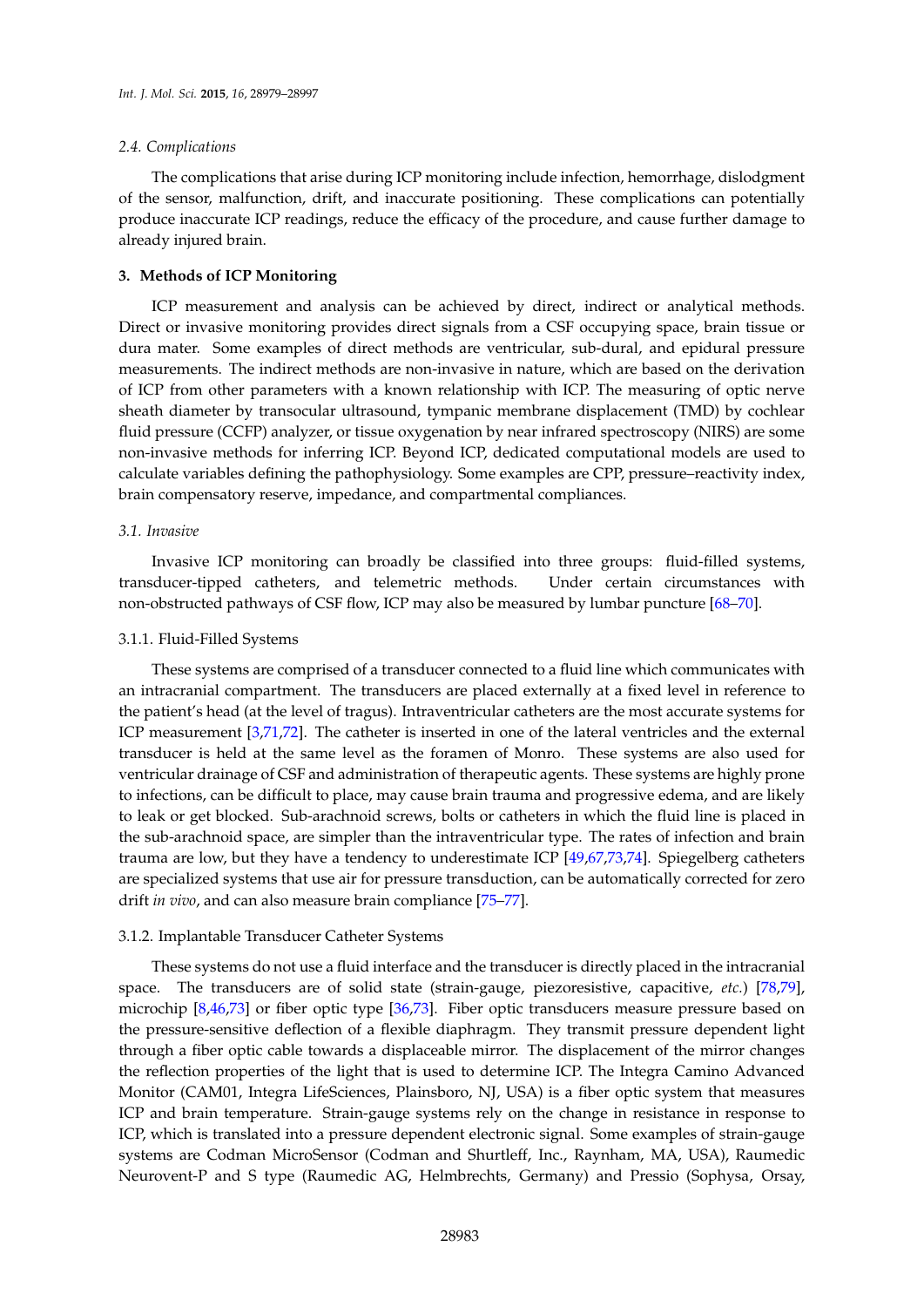France). Transducer-tipped catheters can measure intraventricular, intraparenchymal, sub-arachnoid or epidural ICP. In terms of accuracy, various ICP systems can be listed in the following order: intraventricular, intraparenchymal, sub-arachnoid, and epidural. Epidural systems have been shown to overestimate ICP [\[80\]](#page-15-11), especially at higher pressure values [\[81\]](#page-15-12).

Integrated catheter systems for simultaneous multi-parametric measurements are becoming a part of advanced neuromonitoring in intensive care units. An example of an integrated catheter system capable of simultaneously measuring ICP (strain-gauge sensor), temperature (thermocouple), and tissue oxygenation is Neurovent-PTO (Raumedic). A single catheter capable of multi-modality monitoring by merging laser Doppler and sensors for ICP, tissue oxygenation, and temperature was described and tested in porcine models by Leidorf *et al.* [\[82\]](#page-15-13).

#### 3.1.3. Telemetric Systems

ICP monitoring done via catheter systems can only be done in hospitals and clinical settings under controlled conditions to minimize the risks associated with such methods. For long-term ICP monitoring tethered systems are not desirable due to limited patient mobility, in addition to other risk factors. A number of methods have been developed to measure ICP by a completely implantable device with data transmission via telemetry [\[78,](#page-15-9)[81,](#page-15-12)[83–](#page-15-14)[86\]](#page-15-15); however, their application is mostly restricted to basic non-clinical research. Epidural, sub-arachnoid, and intraventricular telemetric systems and their use in monitoring ICP in hydrocephalus and TBI in animals were described [\[78](#page-15-9)[,81\]](#page-15-12). Neurovent P-tel and S-tel (Raumedic AG, Helmbrechts, Germany) were evaluated to determine their reliability for long-term intraparenchymal and subdural ICP measurements conducted over 10 months [\[83\]](#page-15-14). All of intraparenchymal devices remained functional whereas 33% of the subdural devices lost their functionality. Both P- and S-type showed minor zero drift, but measured dynamic ICP signal with excellent stability. A telemetric device based on capacitive pressure sensing was described by Kroin *et al.*, for long-term monitoring of ICP [\[84\]](#page-15-16). This device was tested in dogs, where its function was compared with ICP measurements taken from a fluid-filled system with its catheter placed in the cisterna magna. The response of both methods to stimuli (compressing jugular vein, changing head elevation, and altering volume in cisterna magna) was evaluated and compared. It was demonstrated that for months the telemetric device produced acceptable drift when compared with the pressure measured from cisterna magna. Silasi *et al.*, used telemetry (PA-C10, Data Sciences Int., New Brighton, MN, USA) to measure epidural ICP for several days in freely moving rats [\[85\]](#page-15-17). The changes in ICP in response to Valsalva Maneuver were elicited as expected in anesthetized as well as awake rats. A fully implantable pressure-balanced telemetric system for short-term and long-term ICP measurements was reported to be safe, effective, reliable, and easy to use after conducting preliminary clinical studies [\[86\]](#page-15-15).

#### *3.2. Non-Invasive*

Invasive methods of ICP monitoring are accurate and by far the best way to measure ICP in acute conditions. However, these methods are not desirable for sustained long-term monitoring due to the risk of infection, hemorrhage, pain, discomfort, *etc*. The idea of non-invasive ICP monitoring is attractive as it eliminates most problems associated with invasive monitoring. Some widely familiar non-invasive methods are described here.

#### 3.2.1. Impedance Mismatch

ICP can be detected from the impedance mismatch between carotid arteries and cerebral vessels as described by Swoboda *et al.* [\[87\]](#page-15-18). Their device consists of a pressure transducer, analyzer, and display and can be used as a bed-side monitor for measuring ICP non-invasively. The algorithm they developed extracts features (e.g., the time delay between systolic maximum and dicrotic notch), which have a known correlation with ICP.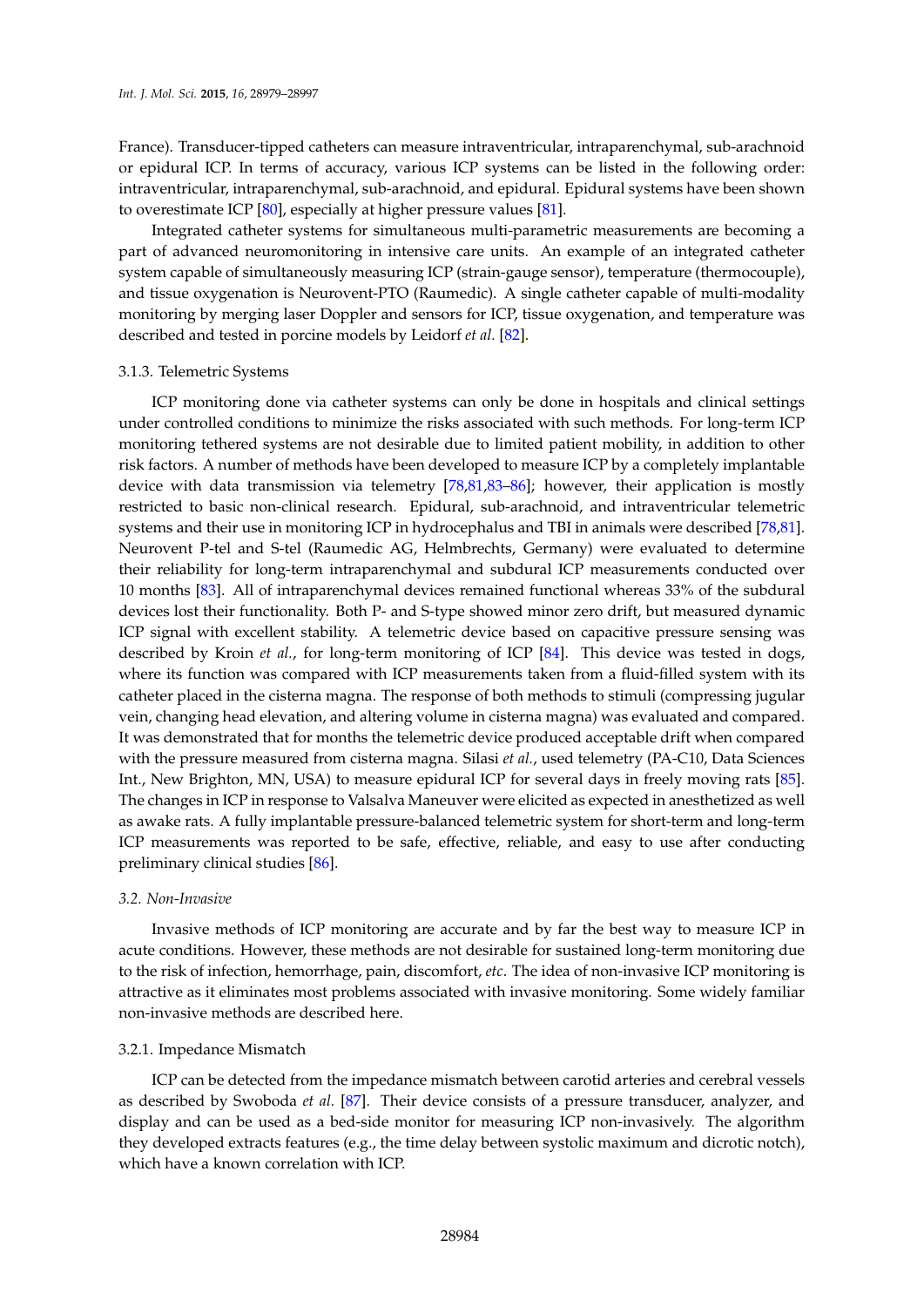#### 3.2.2. Tympanic Membrane Displacement (TMD)

The intracranial fluid system and the labyrinth are interconnected via the cochlear aqueduct; consequently, changes in the ICP have an effect on the mechanics of the audio-vestibular system. The displacement of the tympanic membrane in response to stimulation of the stapedial reflex is related to ICP [\[88\]](#page-15-19). CCFP is related to ICP and can be used as a non-invasive indicator of ICP [\[89–](#page-16-0)[91\]](#page-16-1). A non-invasive TMD CCFP analyzer can assess the state of ICHTN. The TMD-CCFP analyzer was evaluated in laboratory and clinical settings. Wunderlich *et al.*, found a significant correlation between direct and TMD ICP measurements in cats [\[92\]](#page-16-2). The reliability of this technique is dependent on the tympanic membrane being intact and perilymphatic duct being passable, which imposes limitations on its applicability.

#### 3.2.3. Transcranial Doppler (TCD)

TCD ultrasonography relies on measurement of the velocity of blood flow in the middle cerebral artery. The ratio of the difference in systolic and diastolic flow velocity to mean flow velocity is described as the pulsatility index (PI). Various studies have reported correlation coefficients between PI and ICP which range from poor (0.22 [\[93\]](#page-16-3)) to good (0.938 [\[94\]](#page-16-4)). In a prospective study of 125 patients with severe head injury TCD was used to calculate PI, and ICP was measured clinically within the first 24 h of hospital admission [\[95\]](#page-16-5). A statistically significant correlation was found between PI and ICP ( $r^2$  = 0.6,  $p$  = 0.0001) and it was concluded that TCD is a valid method for predicting the outcome after 6 months of severe head injury. Voulgaris *et al.* reported that PI measurements permit an early identification of TBI patients with low CPP and high risk of cerebral ischemia [\[96\]](#page-16-6). They suggested that *in situ* ations where ICP monitoring is not feasible TCD can be used alone. On the contrary, Behrens *et al.*, reported that TCD PI is not an accurate method to determine ICP [\[93\]](#page-16-3). In a set of 35 patients, poor correlation was seen between ICP (measured intraparenchymally) and PI estimated using TCD ( $r = 0.22$ ,  $p < 0.01$ ). Thus the efficacy of TCD in estimating ICP remains controversial.

#### 3.2.4. Near Infrared Spectroscopy (NIRS)

NIRS is used to derive the levels of oxygen saturation by estimating deoxygenated and oxygenated hemoglobin in the brain. Some studies have demonstrated a relationship between slow vasogenic ICP waves and NIRS variables [\[97](#page-16-7)[,98\]](#page-16-8). Weerakkody *et al.*, studied the synchronization between ICP and NIRS variables induced by vasogenic waves of ICP [\[97\]](#page-16-7). The increase in ICP was associated with the rise in the power of ICP slow waves. Slow variations in brain oxygen saturation coincide with the initiation of ICP slow waves. The fluctuations increase when the cerebral compensatory reserve is exhausted. Diedler *et al.*, have reported limitations of the NIRS technique in assessing cerebrovascular reactivity [\[99\]](#page-16-9). They suggested that the NIRS-based cerebrovascular reactivity index can be used as a noninvasive substitute for pressure–reactivity index, but only during phases with sufficient ICP slow wave power.

#### 3.2.5. Optic Nerve Sheath Diameter (ONSD)

The sub-arachnoid space between the dura and the white matter of the optic nerve communicates with the sub-arachnoid space of the brain. A rise in ICP leads to an expansion of the sub-arachnoid space surrounding the nerve which causes an increase in its diameter. The changes in ONSD can be estimated using transocular ultrasound. Tayal *et al.*, conducted a study on 59 adult head injury patients to determine if elevated ICP, as found on Computed Tomography (CT), can be accurately predicted by the changes in ONSD [\[100\]](#page-16-10). The ONSD method was found to have a sensitivity of 84% (95% CI 60% to 97%) and specificity of 73% (95% CI 59% to 86%) in detecting any traumatic head injuries that were found by CT. They concluded that this technique has the potential to be a sensitive screening test for raised ICP after adult head injury. Geeraerts *et al.* found a significant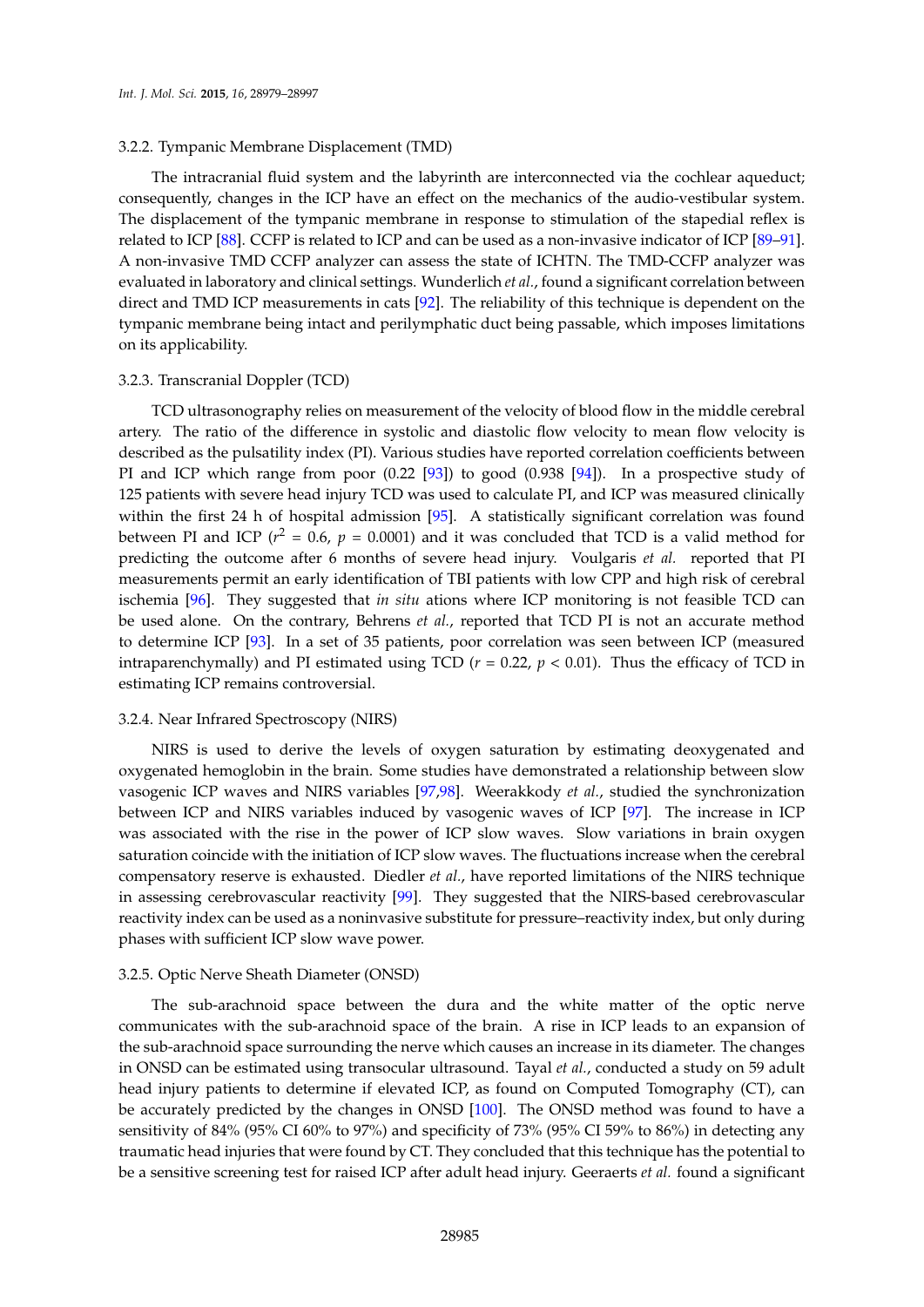relationship between ONSD and invasively measured intraparenchymal ICP in sedated neurocritical patients [\[101\]](#page-16-11). They also reported a strong correlation between the changes in ICP and the changes in ONSD. For ICP > 20 mm· Hg, enlarged ONSD was a strong predictor of elevated ICP. In severe TBI patients a significant difference was found between ONSDs of patients with high ICP (when ICP is higher than 20 mm· Hg for more than 30 min in the first 48 h after admission) and normal ICP [\[102\]](#page-16-12). Other studies have reported ONSD ultrasonography to be an inadequate replacement for invasive ICP measurements [\[18](#page-12-15)[,103\]](#page-16-13).

#### 3.2.6. Fontanometery

In infants ICP can be estimated by pneumatic applanation fontanometer [\[104,](#page-16-14)[105\]](#page-16-15). The device consists of tambour placed on the anterior fontanelle. As the externally applied pressure in tambour increases, the amplitude of pulsation increases to its maximum before it starts declining. The peak pulsation amplitude occurs when the tambour pressure equals the pressure inside the skull. Rochefort *et al.* used fontanometry to estimate ICP in four babies for seven days and found good correlation between estimated and measured ICP [\[106\]](#page-16-16). A fontanometer based on strain-gauge principle was found to produce accurate ICP estimation in hydrocephalic babies and neonates [\[107\]](#page-17-0).

#### 3.2.7. Pulsed Phase Lock Loop (PPLL) Technique

The PPLL system generates a 500 kHz ultrasonic signal, which is transmitted through the temporal bone. The transmitted signal travels through the brain, is reflected by the inner surface of the contralateral side of the skull. A single transducer is used for transmitting and receiving the signal. A change in the diameter of the skull produces a phase shift, which causes a change in PPLL output voltage in proportion to cranial diameter pulsations [\[108\]](#page-17-1).

ICP monitoring techniques are diverse and several factors (accuracy, invasiveness, cost, *etc.*) need to be considered before choosing a particular method. None of the non-invasive methods mentioned here are accepted for routine use in critical care settings.

#### <span id="page-7-0"></span>**4. ICP Waveform Analysis**

The interpretation of ICP using a single number, either at one moment in time or as the average over a period of time (e.g., daily ICP), although useful, can often be misleading. A high-resolution view of ICP waveforms can be used for more sophisticated analysis of ICP. The signal artifacts due to electrostatic discharge and interference between equipment cannot be determined when ICP is viewed as a mean number. Electrostatic discharge can lead to an abrupt spike or a gradual drift in ICP; these can be detected and quantified by analyzing the mean wave amplitude of ICP pulse [\[67,](#page-15-0)[109\]](#page-17-2).

#### *4.1. Waveform Analysis*

A single ICP pulse is often characterized by three notches, progressively decreasing in amplitude, reflecting the propagation of arterial pulse pressure. Figure [2](#page-8-1) is an example of an ICP pulse [\[4,](#page-12-3)[67\]](#page-15-0), showing P1, P2, and P3 notches, which indicate changes in ICP associated with the propagation of arterial pulse pressure. P1, P2, P3 notches correspond to the systolic or percussion wave, tidal wave, and dicrotic wave, respectively [\[4\]](#page-12-3). The shape of the ICP waveform is related to the mean ICP [\[110\]](#page-17-3). At low ICP, P1 is a very distinct peak. As mean ICP amplitude increases, the rate of increase in P2 is much higher than that of P1. The reversal of amplitudes of P1 and P2 peaks (P2 > P1) is an indication of exhausted cerebrospinal compensatory reserve. During cerebral dysfunction ICP waves may also be characterized by Lundberg A and B waves [\[25\]](#page-13-2). "A" or plateau waves are rapid fluctuations in pressure (50–100 mm· Hg) lasting for 5–20 min. Plateau waves are irregular in nature and indicate an acute compromise of autoregulation. "B" waves (0.5–2/min) could be an indicator of impaired cerebral function or may also appear naturally during different sleep stages [\[111\]](#page-17-4). Fluctuations in ICP due to respiration are minimal and may not be observable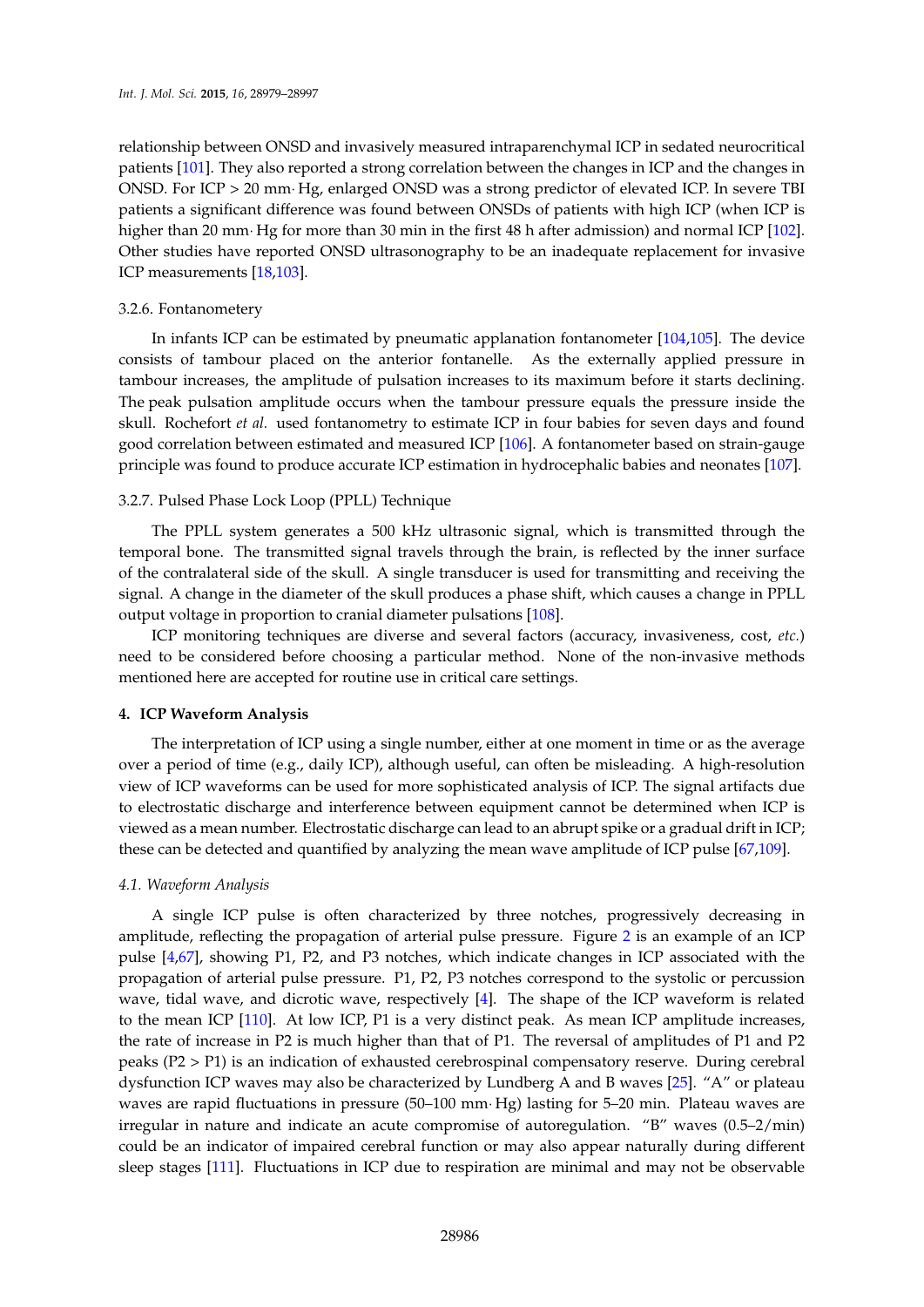under normal conditions. Specific changes in ICP waveform can be used to measure progression of cerebral dysfunction.

# *4.2. Histogram Analysis Int. J. Mol. Sci.* **2015**, *16*, page–page

ICP histograms are produced by grouping ICP measurements into classes defined by standard intervals of pressure [\[4\]](#page-12-3). These histograms have been used to study dyssymmetry and flattening coefficients, and Gaussian distribution of ICP data  $[112]$ . The presence of plateau waves in ICP can possibly cause the histogram pattern to deviate from the underlying Gaussian distribution [25].

#### *4.3. Frequency Analysis*

<span id="page-8-1"></span>An alternative method to analyze ICP waveform is the extraction of its three frequency components, which are: slow waves, respiratory waves, and pulse waves. Slow waves are found in the spectra of 0.05–0.0055 Hz. Respiratory waves correspond to the frequency of respiration. The pulse waves have harmonics representing P1, P2, and P3 notches. The frequency of the fundamental harmonic represents the heart rate [\[11\]](#page-12-8). pulse waves have harmonics representing P1, P2, and P3 notches. The frequency of the fundamental



**Figure 2.** A single ICP pulse showing the components of ICP waveform. P1, percussion wave; P2, **Figure 2.** A single ICP pulse showing the components of ICP waveform. P1, percussion wave; P2, tidal wave; P3, dicrotic wave; and the beginning of P3 which aligns with the position of dicrotic notch tidal wave; P3, dicrotic wave; and the beginning of P3 which aligns with the position of dicrotic notch on the arterial pulse. on the arterial pulse.

# <span id="page-8-0"></span>5. Role of ICP Monitoring in Traumatic Brain Injury

ICP monitoring has become a cornerstone of care in managing TBI. In the United States the numbers of TBI cases that were being managed with ICP monitoring increased from 32% to 78% in 10 years (1995–2005) [\[8\]](#page-12-5). In critically injured patients, it is essential to rapidly assess the injuries and institute life-saving treatment protocols in a timely manner [\[113\]](#page-17-6). As per Brain Trauma sation satisfying  $\frac{1}{2}$  patients with Glasgow Complete scale scale scores of  $\frac{1}{2}$  and  $\frac{1}{2}$  and  $\frac{1}{2}$  and  $\frac{1}{2}$  and  $\frac{1}{2}$  and  $\frac{1}{2}$  and  $\frac{1}{2}$  and  $\frac{1}{2}$  and  $\frac{1}{2}$  and  $\frac{1}{2}$  and Foundation guidelines [\[8\]](#page-12-5), ICP should be monitored in Level II and Level III TBI. Level II consists of all salvageable TBI patients with Glasgow Coma Scale scores of 3–8 and an abnormal CT scan. Level III consists of severe TBI with normal  $CT$  scan with at least two of the following features: age > 40 years; unilateral or bilateral motor posturing; and systolic blood pressure <90 mm·Hg. The expert consensus in these guidelines highlights the monitoring and managing of ICP and CPP for the management of TBI. Measurement of ICP and MAP is used in derivation of CPP and designing targeted therapy during intensive care of acute brain injury patients. TBI results in the activation of primary and secondary pathophysiological processes which have an effect on ICP. In severe cases of TBI, elevated ICP is associated with mortality or poor clinical outcome. The main goal of ICP  $\alpha$  guide for  $\alpha$  as a guide for individual of  $\alpha$  monitoring in conjunction with other neurological treatment. monitoring in TBI is to allow early detection of secondary damage and initiate immediate therapeutic<br>in the damage of the damage and initiate immediate therapeutic intervention. The long-term continuous ICP monitoring is even beneficial as the pattern of changes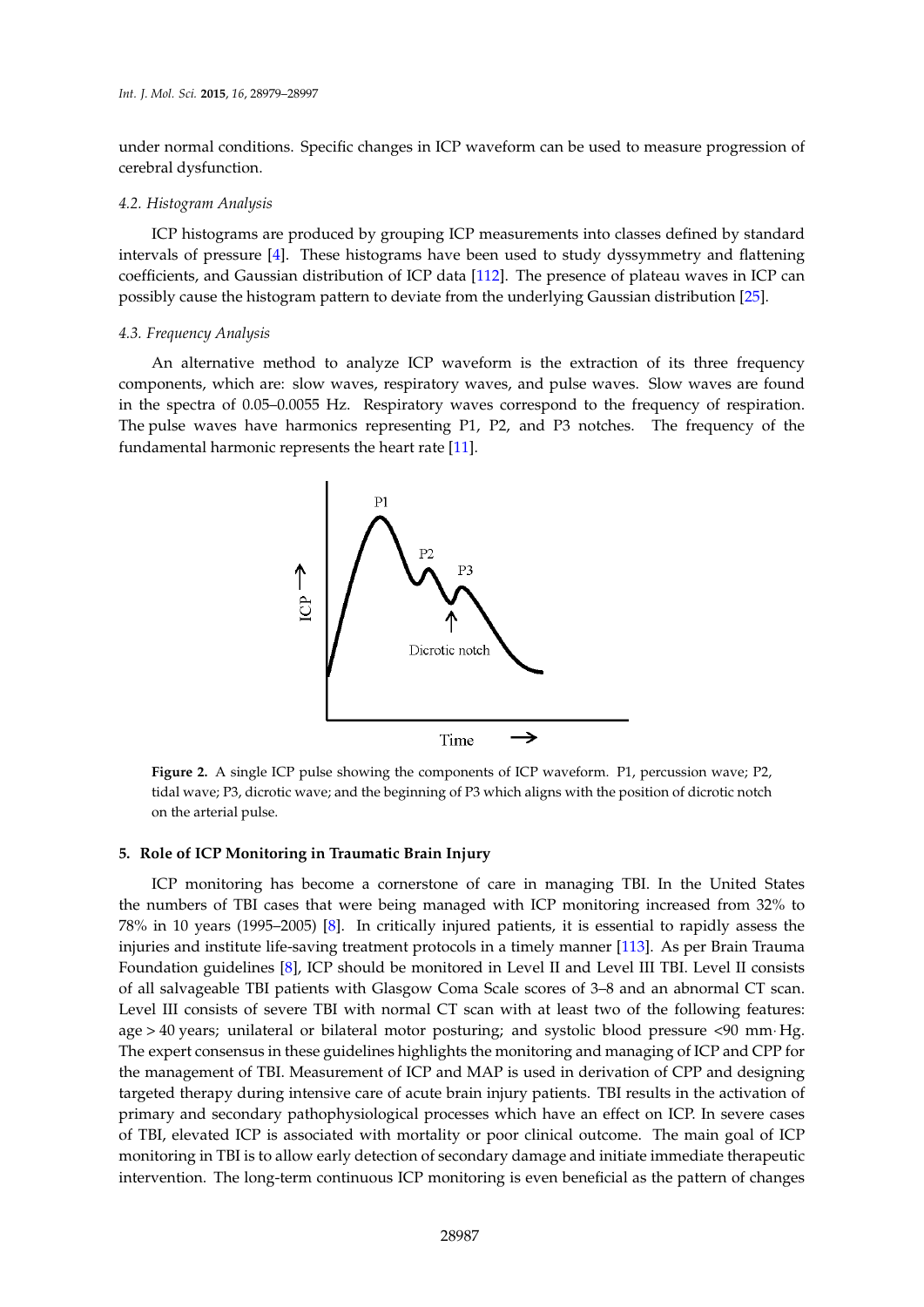in ICP can be used as a guide for individualized treatment. ICP monitoring in conjunction with other neurological monitoring can help in understanding the pathophysiological processes of the damage.

A study to evaluate the effect of intensity and duration of episodes of elevated ICP on the six-month neurological outcome from TBI reported a relationship between increased ICP and clinical outcomes [\[114\]](#page-17-7). This study analyzed ICP and MAP of 261 adults and 99 pediatric TBI cases, and modeled the relationship between the intensity and duration of ICP and the outcome. The relation between elongated periods of high ICP and worse outcome is nearly exponential in the adult and pediatric populations; however, the thresholds are different. ICP greater than 20 mm Hg lasting more than 37 min in adults and 8 min in children were associated with the worst outcomes. When autoregulation is impaired, the tolerance for elevated ICP-duration burden is also reduced. Poor outcome in terms of survival rate and long-term functionality was found to be associated with ICP after TBI [\[115\]](#page-17-8). In [\[115\]](#page-17-8), a randomized trial of 499 TBI patients, average ICP in the first 48 h of monitoring proved to be an independent predictor of mortality after moderate to severe TBI. Additionally, ICP was also a predictor of a composite outcome of functional and neuropsychological status after six months. However, there was no correlation between ICP and neuropsychological factors only.

In managing TBI continuous recording of ICP is a key neuromonitoring parameter. ICP is expressed in two ways, as "mean" and "grand mean". The mean ICP is calculated by averaging stable ICP for at least 30 min and the grand mean ICP is derived from ICP recording acquired overnight during natural sleep cycles [\[11\]](#page-12-8). Some commonly observed patterns after TBI are presented as follows [\[11\]](#page-12-8). Low and stable ICP  $\left($  <20 mm $\cdot$  Hg) is seen in mild to moderate head injuries. This pattern is also seen right after TBI, before the onset of brain edema. High and stable values  $(>20$  mm $\cdot$  Hg) are most commonly seen after TBI. A and B waves are present in both time and frequency domains of ICP in severe TBI. Refractory ICHTN generally leads to a negative outcome unless surgical interventions are applied to relieve hypertension. ICP is also used to determine an index of pressure–volume compensatory reserve (RAP) which is the correlation coefficient between the fundamental amplitude of ICP and the mean ICP [\[11\]](#page-12-8). The average values of RAP and pressure–reactivity index are strong predictors of mortality after TBI. Additionally the power of slow waves should also be considered when predicting the outcome after TBI. Balestreri *et al.* [\[116\]](#page-17-9) conducted a retrospective study on 96 head injury patients, out of which 57 died and 39 survived. It was concluded that an increase in ICP can be observed after head injury in both favorable and fatal outcomes. However, the indices derived from ICP waveform analysis are a significant tool in predicting the true outcome. The most significant difference between the two outcomes was found in the magnitude of slow waves, which were higher in patients with favorable outcome. In the patients with fatal outcome, ICP was significantly higher and pressure–reactivity index was severely compromised.

Increased ICP is strongly associated with unfavorable outcome and excessive CPP may diminish the likelihood of a favorable outcome following head trauma [\[115,](#page-17-8)[117](#page-17-10)[–121\]](#page-17-11). ICP thresholds are even lower for elderly and female populations [\[121\]](#page-17-11). Although the existing guidelines recommend ICP monitoring for managing TBI, some studies argue its benefits are limited [\[122](#page-17-12)[,123\]](#page-17-13). Chesnut *et al.* reported that in patients with severe TBI, treatment focused on maintaining ICP below 20 mm· Hg was not shown to warrant superior care as compared to the one based solely on imaging and clinical examination [\[124\]](#page-17-14). In a review conducting meta-analysis of ICP monitoring studies, the reviewers reported a lack of sufficient evidence from clinical data in support of significantly superior outcome (*i.e.*, in terms of mortality after TBI) when ICP monitoring was included in the treatment protocol [\[122\]](#page-17-12). In an observational study, the utilization of ICP monitoring was associated with reduced mortality. However, variability in the frequency of ICP monitoring contributed modestly to variability in institutional mortality rates [\[123\]](#page-17-13).

The discrepancies reported on the role of ICP monitoring in TBI are likely associated with methodological definitions and differences rather than the significance of ICP and its management. Some of the possible sources of discrepancies are: lack of details in the study design to adjust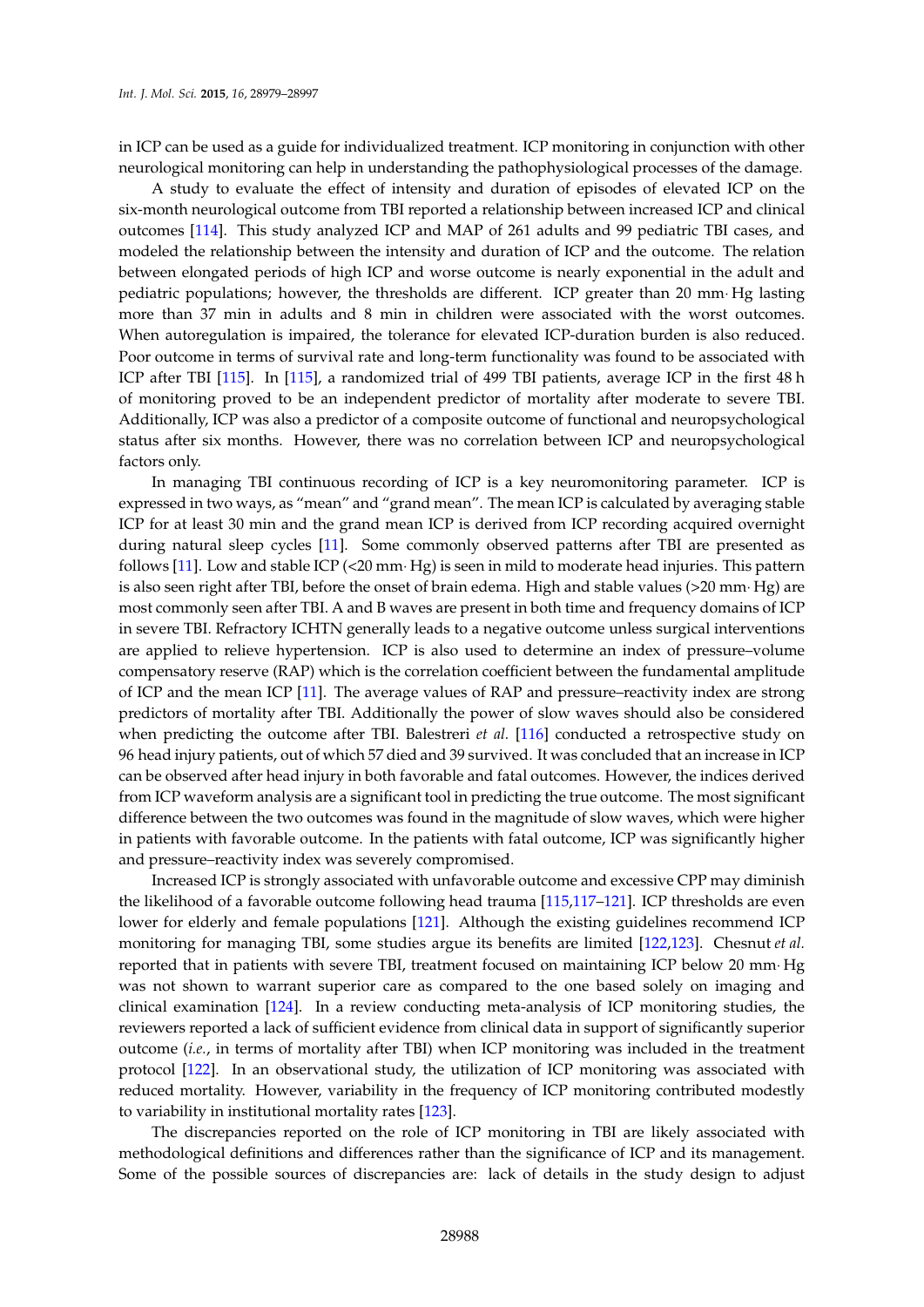for injury severity; lack of standardization in ICP monitoring; focus on mortality outcomes; irregularities in study population selection; definition of ICP thresholds; management variability, *etc*. Basic neuromonitoring involving neurological examination, ICP and CPP measurements, CT scans with the addition of extended neuromonitoring (jugular venous oxygen saturation, partial tissue oxygen pressure, electrocorticography to determine cortical spreading depression, *etc.*) helps in the overall improvement of treatment options by characterizing functional influences, individualizing threshold values, and performing adaptive therapeutic intervention [\[125\]](#page-17-15). Multimodality extended neuromonitoring may be an efficient approach to understand individualized ICP/CPP thresholds and targets. A dynamic patient-tailored ICP/CPP target, based on autoregulation capacity of the cerebral vasculature is a preferable approach than the use of a general threshold for all TBI patients. It was suggested that ICP monitoring should be considered as an essential factor in the interpretation of information obtained from other intracranial monitors [\[126\]](#page-17-16). The recommendations for ICP monitoring in comatose TBI patients, as per the common consensus arrived by expert neurosurgeons and intensivists [\[127\]](#page-18-0), are: (i) may not be required with normal initial CT scan; (ii) is recommended with early CT scans showing minimal signs of injury if the initial findings worsen over time; and (iii) should be performed if initial CT scan demonstrates diffuse injury with signs of brain swelling. Despite some controversies, ICP monitoring remains important in guiding treatment particularly after severe TBI, and is accepted as a standard of care in developed countries [\[128,](#page-18-1)[129\]](#page-18-2). ICP management has the potential to influence clinical outcome, especially with supplemental data from monitoring like clinical examination and imaging, in particular when targeted and individualized treatment is provided [\[129\]](#page-18-2).

Another parameter that has been of much interest in the management of TBI is CPP. Cerebral blood flow is dependent on CPP, which has an important role in maintaining adequate cerebral perfusion. CPP can be modified by altering ICP or MAP, but the optimal level of CPP for TBI likely depends on patient, time, and pathology of TBI [\[130\]](#page-18-3). Based on the common consensus, the Brain Trauma Foundation guidelines suggest that CPP should be maintained in the range of 50–70 mm¨ Hg [\[8\]](#page-12-5). A CPP management strategy is advocated by Rosner *et al.* that is based on the concept of vasodilatory cascade [\[131](#page-18-4)[,132\]](#page-18-5). Under normal pressure autoregulatory response, a reduction in CPP stimulates vasodilation in order to maintain adequate cerebral blood flow. Based on the concept of vasodilatory cascade, increase in cerebral volume further reduces CPP by increasing ICP, thus setting up a cascade leading to ever reducing CPP. This cascade can be interrupted by increasing MAP which seems to reduce ICP [\[133\]](#page-18-6). Rosner *et al.* recommend maintaining CPP at greater than 70 mm¨ Hg in head injury patients to minimize cerebral ischemia. However, TBI often causes impairment of autoregulatory responses, which can lead to an increase in ABP causing higher cerebral blood flow, edema, and ICHTN. The "Lund approach" focuses on lowering ICP by reducing intracranial volumes [\[134\]](#page-18-7). This approach proposes that by reducing CPP there is a lower probability of vasogenic edema which in turn prevents the buildup of ICHTN. There is no well-established evidence that maintaining low or excessive CPP in TBI significantly impacts outcomes. Excessive CPP was associated with poor outcome after TBI due to acute respiratory distress syndrome [\[135\]](#page-18-8). A study of 427 patients prospectively studied in the multicenter, randomized controlled trial of the N-methyl-D-aspartate antagonist, Selfotel found that the most powerful predictor of neurological deterioration was ICP and there was no correlation of outcome with CPP as long as it was maintained greater than 60 mm¨ Hg [\[136\]](#page-18-9). Miller *et al.* suggested that ICP targeted therapy for TBI has more success when the treatment focuses on the underlying pathophysiology *i.e.*, vascular or edema causes of ICHTN [\[137\]](#page-18-10).

A CPP driven approach for the management of TBI may prevent secondary injury from hypoperfusion (e.g., cerebral ischemia) and hyperperfusion (e.g., edema), but the accurate estimation of "true CPP" relies on ICP and MAP. For CPP determination, the transducer for measuring blood pressure should be referenced at the level of tragus rather than the heart [\[130\]](#page-18-3). However, in many clinical practices blood pressure transducers are referenced at the level of heart, which has significant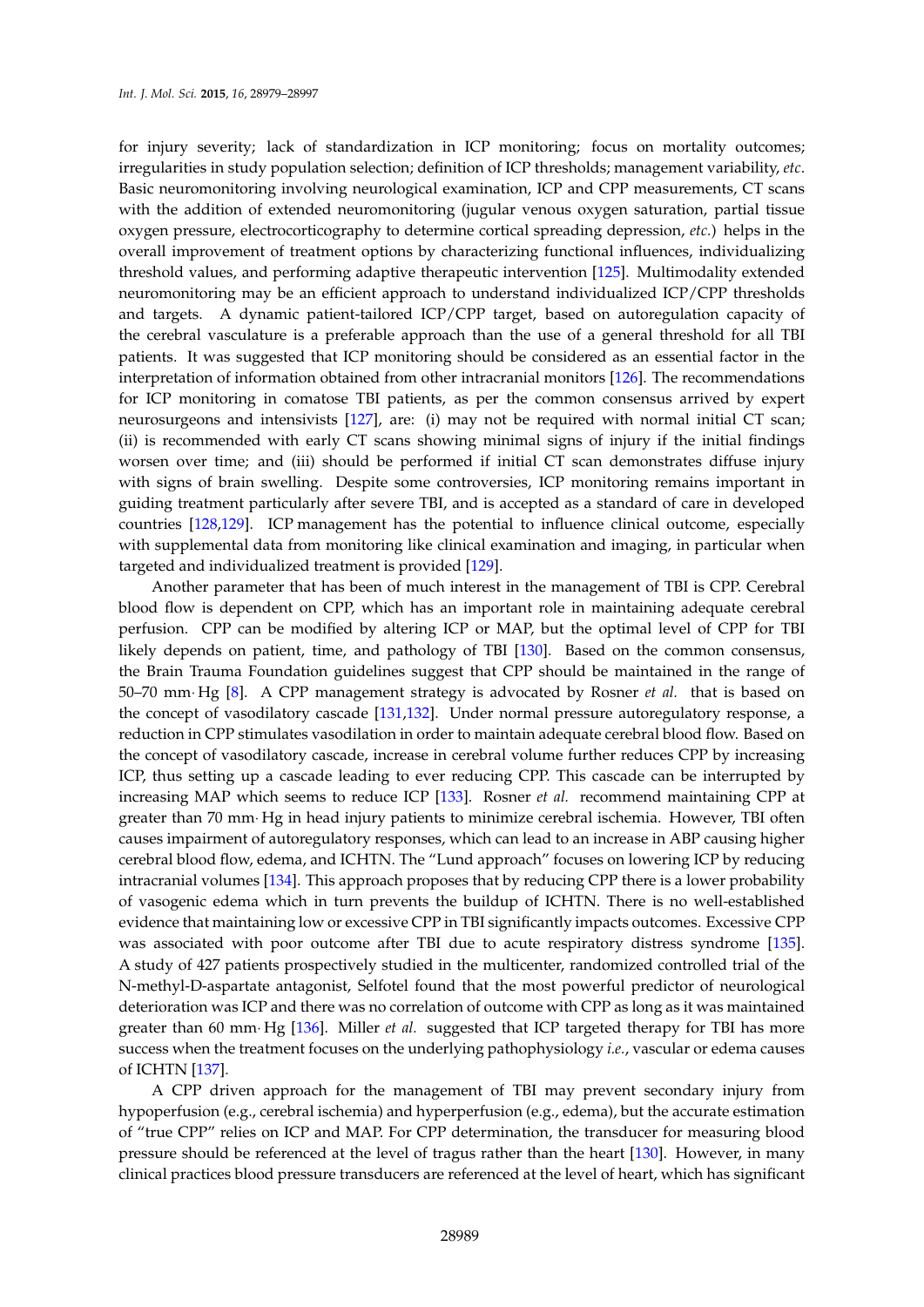implications on the determination of CPP [\[138](#page-18-11)[,139\]](#page-18-12). There is no standardized calibration site for measurement of MAP for CPP estimation. Moreover, optimal CPP is patient specific, thus there is no set standard for the management of TBI other than adhering to the widely accepted range of CPP. CPP is only a surrogate of cerebral blood flow, which implies that changes in cerebral vascular resistance may not be detected by CPP.

# *Advanced ICP Analysis for TBI*

Modern computational algorithms are being developed to facilitate an efficient management of TBI. Most algorithms are focused on the derivation of event predictors based on ICP waveform analysis. A Morphological Clustering and Analysis of ICP (MOCAIP) algorithm is described by Hu *et al.* [\[140\]](#page-18-13), which forecasts elevation in ICP based on prior changes in the morphology of the ICP waveform. The algorithm quantitates the characterization of ICP waveform morphology by extracting 24 morphological metrics, including ICP mean amplitude, time between three pulses (P1, P2, and P3), curvature, slope, and decay time constant. This retrospective study was conducted on data from patients suffering from idiopathic ICHTN, shunt malfunction, adult slit ventricle syndrome, and Chiari malformation. This MOCAIP methodology was able to predict ICP elevation 5 min prior to the onset of the event with >97% specificity and ~80% sensitivity. An advanced form of this algorithm has the potential for forecasting events in TBI patients who are undergoing continuous ICP monitoring. Indices (cerebrovascular pressure–reactivity and cerebrospinal compensatory reserve (RAP)) can be helpful for the interpretation of progressive ICHTN in patients after TBI [\[116\]](#page-17-9). ICP analysis can also be utilized to determine the association between patterns of ICHTN and outcome after TBI. An early onset of ICHTN was found to be significantly associated with unfavorable outcome after severe TBI with a high correlation between the duration of ICHTN and mortality [\[141\]](#page-18-14).

# **6. Conclusions**

The advances in the technique of ICP monitoring provide a variety of methods for assessing ICP. These techniques are able to record ICP in real time, at the bedside, and they allow therapeutic interventions by detecting changes in intracranial pathophysiology. ICP is a complex variable, which is used to derive information about CPP, cerebral compensatory mechanisms, and autoregulation. The ability to continuously monitor ICP, analyze ICP waveform, and derive cerebral indices is pivotal in understanding pathology, targeting therapy, and predicting prognosis. The technique most commonly used in clinical practice to monitor ICP involves intraventricular or intraparenchymal catheter system, which is still considered the gold standard for ICP monitoring. Further work is required to confirm the accuracy and applicability of non-invasive methods for ICP measurements. Precise diagnosis and the choice of therapy will require establishing patient specific thresholds for ICP in combination with other physiologic parameters that can optimize its predictive capacity. Despite some controversies about the role of ICP monitoring in TBI, it remains robust and widely applicable as a valuable indicator of TBI severity.

**Acknowledgments:** This work was supported by Office of Naval Research (ONR) Work Unit 601152N.0000.000.A1308. The opinions expressed in this presentation are those of the authors and do not reflect the official policy of the Department of Navy, Department of Defense, or the U.S. Government. I am a military service member (or employee of the U.S. Government). This work was prepared as part of my official duties. Title 17 U.S.C. § 105 provides that "Copyright protection under this title is not available for any work of the United States Government". Title 17 U.S.C. § 101 defines a U.S. Government work as a work prepared by a military service member or employee of the U.S. Government as part of that person's official duties.

**Author Contributions:** All authors have contributed equally in preparation of this review.

**Conflicts of Interest:** The authors declare no conflict of interest.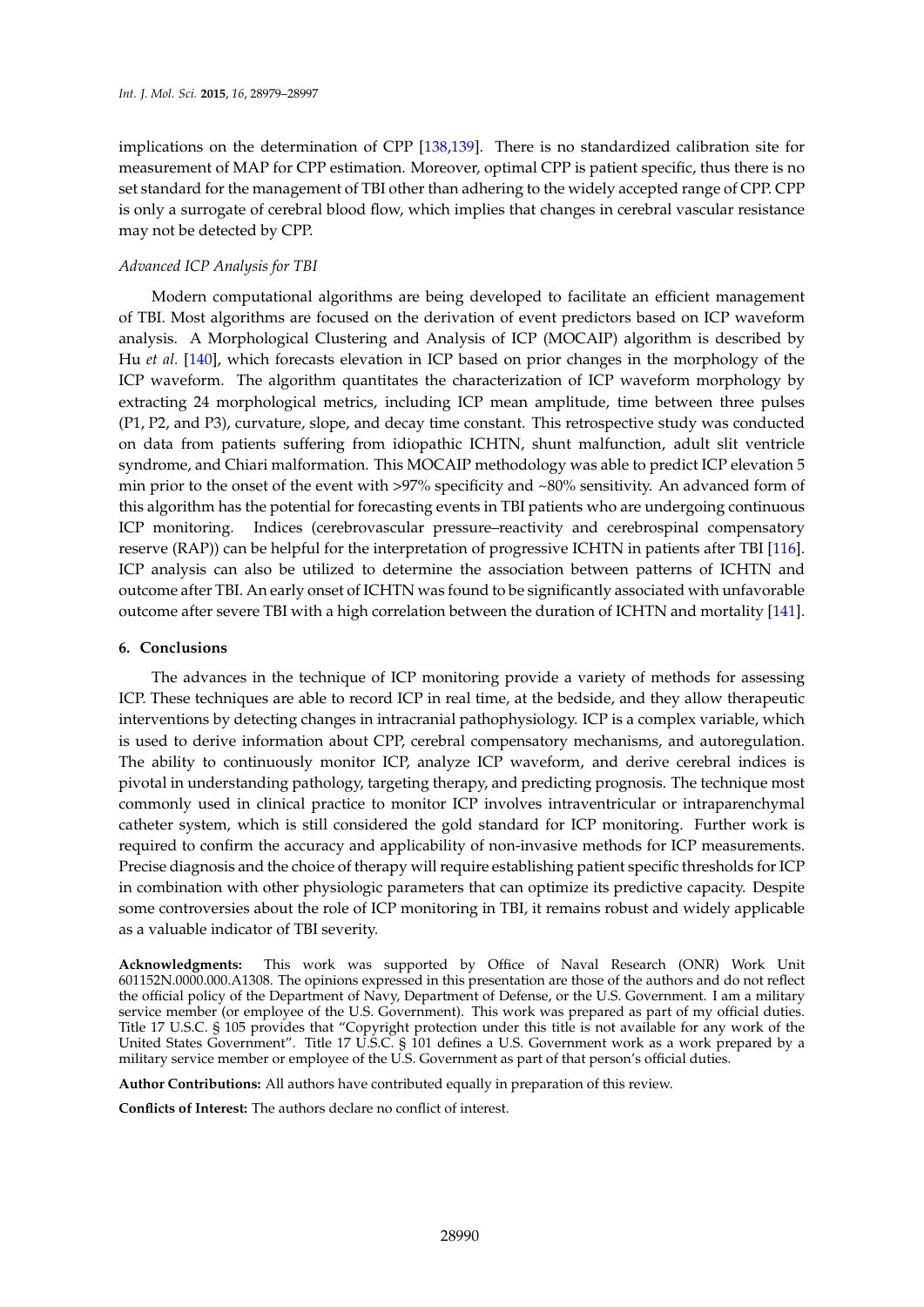# **References**

- <span id="page-12-0"></span>1. Baral, B.; Agrawal, A.; Cincu, R. Intracranial pressure monitoring: Concepts in evaluation and measurement. *Pak. J. Med. Sci.* **2007**, *23*, 798–804.
- <span id="page-12-1"></span>2. Oestern, H.J.; Trentz, O.; Uranues, S. *Head, Thoracic, Abdominal, and Vascular Injuries: Trauma Surgery I*; Springer: Berlin, Germany, 2011.
- <span id="page-12-2"></span>3. Smith, M. Monitoring intracranial pressure in traumatic brain injury. *Anesth. Analg.* **2008**, *106*, 240–248. [\[CrossRef\]](http://dx.doi.org/10.1213/01.ane.0000297296.52006.8e) [\[PubMed\]](http://www.ncbi.nlm.nih.gov/pubmed/18165584)
- <span id="page-12-3"></span>4. Doyle, D.J.; Mark, P.W. Analysis of intracranial pressure. *J. Clin. Monit.* **1992**, *8*, 81–90. [\[CrossRef\]](http://dx.doi.org/10.1007/BF01618093) [\[PubMed\]](http://www.ncbi.nlm.nih.gov/pubmed/1538258)
- 5. Campbell, W.W.; DeJong, R.N. *Dejong's the Neurologic Examination*; Lippincott Williams & Wilkins: Philadelphia, PA, USA, 2005.
- 6. Carlson, K.K. *Aacn Advanced Critical Care Nursing*; Saunders: Philadelphia, PA, USA, 2008.
- <span id="page-12-4"></span>7. Wiegand, D.J.L.-M. *Aacn Procedure Manual for Critical Care*; Elsevier Health Sciences: Philadelphia, PA, USA, 2013.
- <span id="page-12-5"></span>8. Brain Trauma Foundation; American Association of Neurological Surgeons; Congress of Neurological Surgeons. Guidelines for the management of severe traumatic brain injury. *J. Neurotrauma* **2007**, *24*, S1–S106.
- <span id="page-12-6"></span>9. Muizelaar, J.P.; Ward, J.D.; Marmarou, A.; Newlon, P.G.; Wachi, A. Cerebral blood flow and metabolism in severely head-injured children. Part 2: Autoregulation. *J. Neurosurg.* **1989**, *71*, 72–76. [\[CrossRef\]](http://dx.doi.org/10.3171/jns.1989.71.1.0072) [\[PubMed\]](http://www.ncbi.nlm.nih.gov/pubmed/2738644)
- <span id="page-12-7"></span>10. Zweifel, C.; Lavinio, A.; Steiner, L.A.; Radolovich, D.; Smielewski, P.; Timofeev, I.; Hiler, M.; Balestreri, M.; Kirkpatrick, P.J.; Pickard, J.D.; *et al*. Continuous monitoring of cerebrovascular pressure reactivity in patients with head injury. *Neurosurg. Focus* **2008**, *25*, E2. [\[CrossRef\]](http://dx.doi.org/10.3171/FOC.2008.25.10.E2) [\[PubMed\]](http://www.ncbi.nlm.nih.gov/pubmed/18828700)
- <span id="page-12-8"></span>11. Czosnyka, M.; Pickard, J.D. Monitoring and interpretation of intracranial pressure. *J. Neurol. Neurosurg. Psychiatry* **2004**, *75*, 813–821. [\[CrossRef\]](http://dx.doi.org/10.1136/jnnp.2003.033126) [\[PubMed\]](http://www.ncbi.nlm.nih.gov/pubmed/15145991)
- <span id="page-12-9"></span>12. Piper, I.; Spiegelberg, A.; Whittle, I.; Signorini, D.; Mascia, L. A comparative study of the spiegelberg compliance device with a manual volume-injection method: A clinical evaluation in patients with hydrocephalus. *Br. J. Neurosurg.* **1999**, *13*, 581–586. [\[PubMed\]](http://www.ncbi.nlm.nih.gov/pubmed/10715727)
- <span id="page-12-10"></span>13. Gowers, W.R.; Taylor, J. *A Manual of Diseases of the Nervous System*; J&A Churchill: London, UK, 1892.
- <span id="page-12-11"></span>14. Geocadin, R.G.; Varelas, P.N.; Rigamonti, D.; Williams, M.A. Continuous intracranial pressure monitoring via the shunt reservoir to assess suspected shunt malfunction in adults with hydrocephalus. *Neurosurg. Focus* **2007**, *22*, E10. [\[CrossRef\]](http://dx.doi.org/10.3171/foc.2007.22.4.12) [\[PubMed\]](http://www.ncbi.nlm.nih.gov/pubmed/17613188)
- <span id="page-12-12"></span>15. Bohn, D.J.; Biggar, W.D.; Smith, C.R.; Conn, A.W.; Barker, G.A. Influence of hypothermia, barbiturate therapy, and intracranial pressure monitoring on morbidity and mortality after near-drowning. *Crit. Care Med.* **1986**, *14*, 529–534. [\[CrossRef\]](http://dx.doi.org/10.1097/00003246-198606000-00002) [\[PubMed\]](http://www.ncbi.nlm.nih.gov/pubmed/3709193)
- <span id="page-12-13"></span>16. Chi, C.S.; Law, K.L.; Wong, T.T.; Su, G.Y.; Lin, N. Continuous monitoring of intracranial pressure in reye's syndrome—5 Years experience. *Acta Paediatr. Jpn. Overseas Ed.* **1990**, *32*, 426–434. [\[CrossRef\]](http://dx.doi.org/10.1111/j.1442-200X.1990.tb00856.x)
- <span id="page-12-14"></span>17. Hamani, C.; Zanetti, M.V.; Pinto, F.C.; Andrade, A.F.; Ciquini, O., Jr.; Marino, R., Jr. Intraventricular pressure monitoring in patients with thalamic and ganglionic hemorrhages. *Arq. Neuro-Psiquiatr.* **2003**, *61*, 376–380. [\[CrossRef\]](http://dx.doi.org/10.1590/S0004-282X2003000300010)
- <span id="page-12-15"></span>18. Nabeta, H.W.; Bahr, N.C.; Rhein, J.; Fossland, N.; Kiragga, A.N.; Meya, D.B.; Dunlop, S.J.; Boulware, D.R. Accuracy of noninvasive intraocular pressure or optic nerve sheath diameter measurements for predicting elevated intracranial pressure in cryptococcal meningitis. *Open Forum Infect. Dis.* **2014**, *1*. [\[CrossRef\]](http://dx.doi.org/10.1093/ofid/ofu093) [\[PubMed\]](http://www.ncbi.nlm.nih.gov/pubmed/25734161)
- <span id="page-12-16"></span>19. Petersen, K.D.; Landsfeldt, U.; Cold, G.E.; Petersen, C.B.; Mau, S.; Hauerberg, J.; Holst, P.; Olsen, K.S. Intracranial pressure and cerebral hemodynamic in patients with cerebral tumors: A randomized prospective study of patients subjected to craniotomy in propofol-fentanyl, isoflurane-fentanyl, or sevoflurane-fentanyl anesthesia. *Anesthesiology* **2003**, *98*, 329–336. [\[CrossRef\]](http://dx.doi.org/10.1097/00000542-200302000-00010) [\[PubMed\]](http://www.ncbi.nlm.nih.gov/pubmed/12552189)
- <span id="page-12-17"></span>20. Belli, A.; Sen, J.; Petzold, A.; Russo, S.; Kitchen, N.; Smith, M. Metabolic failure precedes intracranial pressure rises in traumatic brain injury: A microdialysis study. *Acta Neurochir.* **2008**, *150*, 461–469. [\[CrossRef\]](http://dx.doi.org/10.1007/s00701-008-1580-3) [\[PubMed\]](http://www.ncbi.nlm.nih.gov/pubmed/18421408)
- <span id="page-12-18"></span>21. Marin, J.R.; Weaver, M.D.; Yealy, D.M.; Mannix, R.C. Trends in visits for traumatic brain injury to emergency departments in the united states. *JAMA* **2014**, *311*, 1917–1919. [\[CrossRef\]](http://dx.doi.org/10.1001/jama.2014.3979) [\[PubMed\]](http://www.ncbi.nlm.nih.gov/pubmed/24825648)
- <span id="page-12-19"></span>22. Ling, G.S.; Ecklund, J.M. Traumatic brain injury in modern war. *Curr. Opin. Anaesthesiol.* **2011**, *24*, 124–130. [\[CrossRef\]](http://dx.doi.org/10.1097/ACO.0b013e32834458da) [\[PubMed\]](http://www.ncbi.nlm.nih.gov/pubmed/21301332)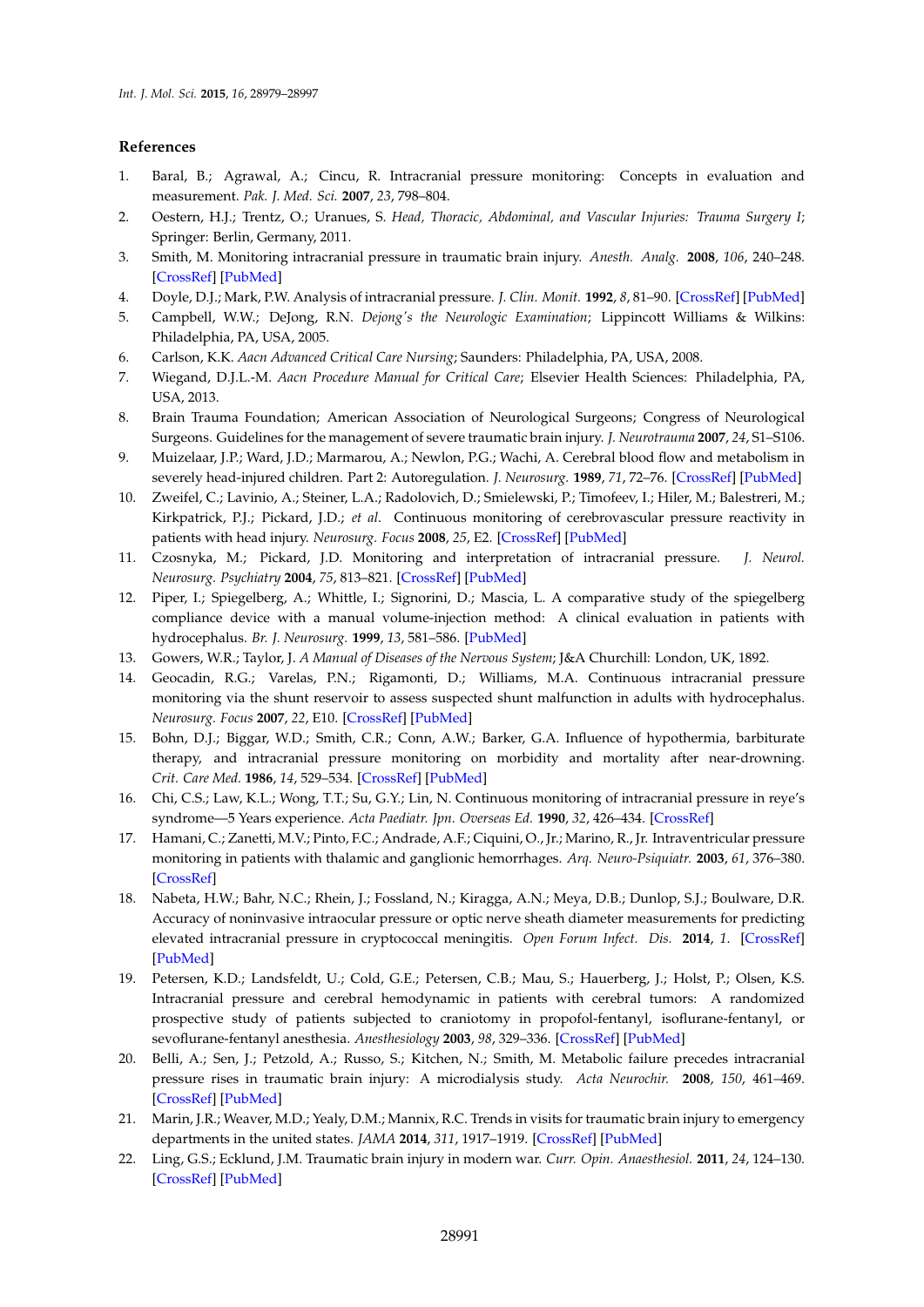- <span id="page-13-0"></span>23. Warden, D. Military tbi during the iraq and afghanistan wars. *J. Head Trauma Rehabil.* **2006**, *21*, 398–402. [\[CrossRef\]](http://dx.doi.org/10.1097/00001199-200609000-00004) [\[PubMed\]](http://www.ncbi.nlm.nih.gov/pubmed/16983225)
- <span id="page-13-1"></span>24. Guillaume, J.; Janny, P. Continuous intracranial manometry; importance of the method and first results. *Rev. Neurol.* **1951**, *84*, 131–142. [\[PubMed\]](http://www.ncbi.nlm.nih.gov/pubmed/14845379)
- <span id="page-13-2"></span>25. Lundberg, N. Continuous recording and control of ventricular fluid pressure in neurosurgical practice. *Acta Psychiatr. Scand. Suppl.* **1960**, *36*, 1–193. [\[CrossRef\]](http://dx.doi.org/10.1097/00005072-196207000-00018) [\[PubMed\]](http://www.ncbi.nlm.nih.gov/pubmed/13764297)
- 26. Bering, E.A., Jr. Choroid plexus and arterial pulsation of cerebrospinal fluid; demonstration of the choroid plexuses as a cerebrospinal fluid pump. *AMA Arch. Neurol. Psychiatry* **1955**, *73*, 165–172. [\[CrossRef\]](http://dx.doi.org/10.1001/archneurpsyc.1955.02330080043012) [\[PubMed\]](http://www.ncbi.nlm.nih.gov/pubmed/13227669)
- <span id="page-13-3"></span>27. Goldensohn, E.S.; Whitehead, R.W.; Parry, T.M.; Spencer, J.N.; Grover, R.F.; Draper, W.B. Studies on diffusion respiration. Ix. Effect of diffusion respiration and high concentrations of  $CO<sub>2</sub>$  on cerebrospinal fluid pressure of anesthetized dogs. *Am. J. Physiol.* **1951**, *165*, 334–340. [\[PubMed\]](http://www.ncbi.nlm.nih.gov/pubmed/14838118)
- <span id="page-13-4"></span>28. Fernandes, H.M.; Bingham, K.; Chambers, I.R.; Mendelow, A.D. Clinical evaluation of the codman microsensor intracranial pressure monitoring system. *Acta Neurochir. Suppl.* **1998**, *71*, 44–46. [\[PubMed\]](http://www.ncbi.nlm.nih.gov/pubmed/9779140)
- <span id="page-13-5"></span>29. Gray, W.P.; Palmer, J.D.; Gill, J.; Gardner, M.; Iannotti, F. A clinical study of parenchymal and subdural miniature strain-gauge transducers for monitoring intracranial pressure. *Neurosurgery* **1996**, *39*, 927–931. [\[PubMed\]](http://www.ncbi.nlm.nih.gov/pubmed/8905747)
- <span id="page-13-6"></span>30. Hollingsworth-Fridlund, P.; Vos, H.; Daily, E.K. Use of fiber-optic pressure transducer for intracranial pressure measurements: A preliminary report. *Heart Lung* **1988**, *17*, 111–120. [\[PubMed\]](http://www.ncbi.nlm.nih.gov/pubmed/3350679)
- 31. Murtha, L.; McLeod, D.; Spratt, N. Epidural intracranial pressure measurement in rats using a fiber-optic pressure transducer. *J. Vis. Exp.* **2012**, *62*, 3689. [\[CrossRef\]](http://dx.doi.org/10.3791/3689) [\[PubMed\]](http://www.ncbi.nlm.nih.gov/pubmed/22565931)
- <span id="page-13-7"></span>32. Chibbaro, S.; Marsella, M.; Romano, A.; Ippolito, S.; Benericetti, E. Combined internal uncusectomy and decompressive craniectomy for the treatment of severe closed head injury: Experience with 80 cases. *J. Neurosurg.* **2008**, *108*, 74–79. [\[CrossRef\]](http://dx.doi.org/10.3171/JNS/2008/108/01/0074) [\[PubMed\]](http://www.ncbi.nlm.nih.gov/pubmed/18173313)
- <span id="page-13-8"></span>33. Gelabert-Gonzalez, M.; Ginesta-Galan, V.; Sernamito-Garcia, R.; Allut, A.G.; Bandin-Dieguez, J.; Rumbo, R.M. The camino intracranial pressure device in clinical practice. Assessment in a 1000 cases. *Acta Neurochir.* **2006**, *148*, 435–441. [\[CrossRef\]](http://dx.doi.org/10.1007/s00701-005-0683-3) [\[PubMed\]](http://www.ncbi.nlm.nih.gov/pubmed/16374566)
- <span id="page-13-9"></span>34. Sadaka, F.; Kasal, J.; Lakshmanan, R.; Palagiri, A. Placement of intracranial pressure monitors by neurointensivists: Case series and a systematic review. *Brain Inj.* **2013**, *27*, 600–604. [\[CrossRef\]](http://dx.doi.org/10.3109/02699052.2013.772238) [\[PubMed\]](http://www.ncbi.nlm.nih.gov/pubmed/23473439)
- <span id="page-13-10"></span>35. Chambers, K.R.; Kane, P.J.; Choksey, M.S.; Mendelow, A.D. An evaluation of the camino ventricular bolt system in clinical practice. *Neurosurgery* **1993**, *33*, 866–868. [\[CrossRef\]](http://dx.doi.org/10.1227/00006123-199311000-00013) [\[PubMed\]](http://www.ncbi.nlm.nih.gov/pubmed/8264885)
- <span id="page-13-12"></span>36. Munch, E.; Weigel, R.; Schmiedek, P.; Schurer, L. The camino intracranial pressure device in clinical practice: Reliability, handling characteristics and complications. *Acta Neurochir.* **1998**, *140*, 1113–1119. [\[PubMed\]](http://www.ncbi.nlm.nih.gov/pubmed/9870055)
- <span id="page-13-11"></span>37. Schurer, L.; Munch, E.; Piepgras, A.; Weigel, R.; Schilling, L.; Schmiedek, P. Assessment of the camino intracranial pressure device in clinical practice. *Acta Neurochir. Suppl.* **1997**, *70*, 296–298. [\[PubMed\]](http://www.ncbi.nlm.nih.gov/pubmed/9416352)
- <span id="page-13-13"></span>38. Weinstabl, C.; Richling, B.; Plainer, B.; Czech, T.; Spiss, C.K. Comparative analysis between epidural (gaeltec) and subdural (camino) intracranial pressure probes. *J. Clin. Monit.* **1992**, *8*, 116–120. [\[CrossRef\]](http://dx.doi.org/10.1007/BF01617429) [\[PubMed\]](http://www.ncbi.nlm.nih.gov/pubmed/1583546)
- <span id="page-13-14"></span>39. Becker, D.P.; Miller, J.D.; Ward, J.D.; Greenberg, R.P.; Young, H.F.; Sakalas, R. The outcome from severe head injury with early diagnosis and intensive management. *J. Neurosurg.* **1977**, *47*, 491–502. [\[CrossRef\]](http://dx.doi.org/10.3171/jns.1977.47.4.0491) [\[PubMed\]](http://www.ncbi.nlm.nih.gov/pubmed/903803)
- 40. Greenberg, R.P.; Mayer, D.J.; Becker, D.P.; Miller, J.D. Evaluation of brain function in severe human head trauma with multimodality evoked potentials. Part 1: Evoked brain-injury potentials, methods, and analysis. *J. Neurosurg.* **1977**, *47*, 150–162. [\[CrossRef\]](http://dx.doi.org/10.3171/jns.1977.47.2.0150) [\[PubMed\]](http://www.ncbi.nlm.nih.gov/pubmed/874542)
- 41. Greenberg, R.P.; Sakalas, R.; Miller, J.D.; Becker, D.P. Multimodality evoked potentials and cbf in patients with severe head injury. *Acta Neurol. Scand. Suppl.* **1977**, *64*, 498–499. [\[PubMed\]](http://www.ncbi.nlm.nih.gov/pubmed/268888)
- 42. Marik, P.; Chen, K.; Varon, J.; Fromm, R., Jr.; Sternbach, G.L. Management of increased intracranial pressure: A review for clinicians. *J. Emerg. Med.* **1999**, *17*, 711–719. [\[CrossRef\]](http://dx.doi.org/10.1016/S0736-4679(99)00055-4)
- 43. Miller, J.D.; Becker, D.P.; Ward, J.D.; Sullivan, H.G.; Adams, W.E.; Rosner, M.J. Significance of intracranial hypertension in severe head injury. *J. Neurosurg.* **1977**, *47*, 503–516. [\[CrossRef\]](http://dx.doi.org/10.3171/jns.1977.47.4.0503) [\[PubMed\]](http://www.ncbi.nlm.nih.gov/pubmed/903804)
- <span id="page-13-15"></span>44. Miller, J.D.; Butterworth, J.F.; Gudeman, S.K.; Faulkner, J.E.; Choi, S.C.; Selhorst, J.B.; Harbison, J.W.; Lutz, H.A.; Young, H.F.; Becker, D.P. Further experience in the management of severe head injury. *J. Neurosurg.* **1981**, *54*, 289–299. [\[CrossRef\]](http://dx.doi.org/10.3171/jns.1981.54.3.0289) [\[PubMed\]](http://www.ncbi.nlm.nih.gov/pubmed/7463128)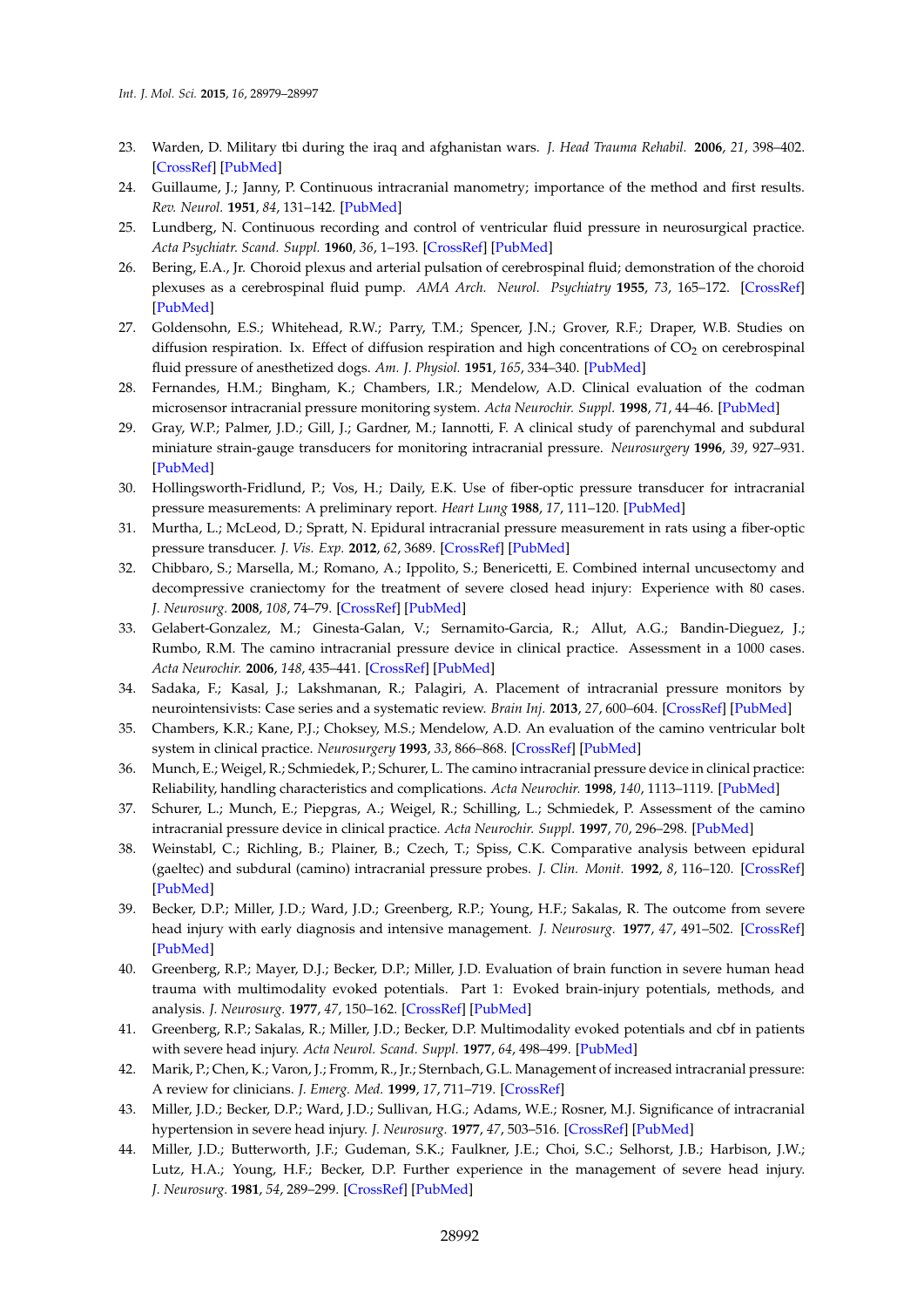- <span id="page-14-0"></span>45. Association for the Advancement of Medical Instrumentation Imperial County Planning & Development Services; American National Standards Institute. *Intracranial Pressure Monitoring Devices*; The Association: Arlington, VA, USA, 1993.
- <span id="page-14-1"></span>46. Gopinath, S.P.; Robertson, C.S.; Contant, C.F.; Narayan, R.K.; Grossman, R.G. Clinical evaluation of a miniature strain-gauge transducer for monitoring intracranial pressure. *Neurosurgery* **1995**, *36*, 1137–1140. [\[CrossRef\]](http://dx.doi.org/10.1227/00006123-199506000-00011) [\[PubMed\]](http://www.ncbi.nlm.nih.gov/pubmed/7643993)
- <span id="page-14-4"></span>47. Gambardella, G.; Zaccone, C.; Cardia, E.; Tomasello, F. Intracranial pressure monitoring in children: Comparison of external ventricular device with the fiberoptic system. *Child Nerv. Syst.* **1993**, *9*, 470–473. [\[CrossRef\]](http://dx.doi.org/10.1007/BF00393552)
- <span id="page-14-7"></span>48. Kosteljanetz, M.; Borgesen, S.E.; Stjernholm, P.; Christensen, L.; Osgaard, O.; Gjerris, F.; Rosenorn, J. Clinical evaluation of a simple epidural pressure sensor. *Acta Neurochir.* **1986**, *83*, 108–111. [\[CrossRef\]](http://dx.doi.org/10.1007/BF01402387) [\[PubMed\]](http://www.ncbi.nlm.nih.gov/pubmed/3812034)
- <span id="page-14-17"></span>49. Mendelow, A.D.; Rowan, J.O.; Murray, L.; Kerr, A.E. A clinical comparison of subdural screw pressure measurements with ventricular pressure. *J. Neurosurg.* **1983**, *58*, 45–50. [\[CrossRef\]](http://dx.doi.org/10.3171/jns.1983.58.1.0045) [\[PubMed\]](http://www.ncbi.nlm.nih.gov/pubmed/6847908)
- <span id="page-14-8"></span>50. Mollman, H.D.; Rockswold, G.L.; Ford, S.E. A clinical comparison of subarachnoid catheters to ventriculostomy and subarachnoid bolts: A prospective study. *J. Neurosurg.* **1988**, *68*, 737–741. [\[CrossRef\]](http://dx.doi.org/10.3171/jns.1988.68.5.0737) [\[PubMed\]](http://www.ncbi.nlm.nih.gov/pubmed/3357033)
- <span id="page-14-2"></span>51. Piek, J.; Kosub, B.; Kuch, F.; Bock, W.J. A practical technique for continuous monitoring of cerebral tissue pressure in neurosurgical patients. Preliminary results. *Acta Neurochir.* **1987**, *87*, 144–149. [\[CrossRef\]](http://dx.doi.org/10.1007/BF01476066) [\[PubMed\]](http://www.ncbi.nlm.nih.gov/pubmed/3673694)
- 52. Piek, J.; Bock, W.J. Continuous monitoring of cerebral tissue pressure in neurosurgical practice—Experiences with 100 patients. *Intensive Care Med.* **1990**, *16*, 184–188. [\[CrossRef\]](http://dx.doi.org/10.1007/BF01724800) [\[PubMed\]](http://www.ncbi.nlm.nih.gov/pubmed/2351779)
- <span id="page-14-3"></span>53. Shapiro, S.; Bowman, R.; Callahan, J.; Wolfla, C. The fiberoptic intraparenchymal cerebral pressure monitor in 244 patients. *Surg. Neurol.* **1996**, *45*, 278–282. [\[CrossRef\]](http://dx.doi.org/10.1016/0090-3019(95)00359-2)
- <span id="page-14-5"></span>54. Chambers, I.R.; Mendelow, A.D.; Sinar, E.J.; Modha, P. A clinical evaluation of the camino subdural screw and ventricular monitoring kits. *Neurosurgery* **1990**, *26*, 421–423. [\[CrossRef\]](http://dx.doi.org/10.1227/00006123-199003000-00007) [\[PubMed\]](http://www.ncbi.nlm.nih.gov/pubmed/2320210)
- 55. Gambardella, G.; D'Avella, D.; Tomasello, F. Monitoring of brain tissue pressure with a fiberoptic device. *Neurosurgery* **1992**, *31*, 918–922. [\[CrossRef\]](http://dx.doi.org/10.1227/00006123-199211000-00014) [\[PubMed\]](http://www.ncbi.nlm.nih.gov/pubmed/1436417)
- <span id="page-14-6"></span>56. Schickner, D.J.; Young, R.F. Intracranial pressure monitoring: Fiberoptic monitor compared with the ventricular catheter. *Surg. Neurol.* **1992**, *37*, 251–254. [\[CrossRef\]](http://dx.doi.org/10.1016/0090-3019(92)90147-F)
- <span id="page-14-9"></span>57. Dearden, N.M.; McDowall, D.G.; Gibson, R.M. Assessment of leeds device for monitoring intracranial pressure. *J. Neurosurg.* **1984**, *60*, 123–129. [\[CrossRef\]](http://dx.doi.org/10.3171/jns.1984.60.1.0123) [\[PubMed\]](http://www.ncbi.nlm.nih.gov/pubmed/6689704)
- 58. Weaver, D.D.; Winn, H.R.; Jane, J.A. Differential intracranial pressure in patients with unilateral mass lesions. *J. Neurosurg.* **1982**, *56*, 660–665. [\[CrossRef\]](http://dx.doi.org/10.3171/jns.1982.56.5.0660) [\[PubMed\]](http://www.ncbi.nlm.nih.gov/pubmed/7069478)
- <span id="page-14-10"></span>59. Barlow, P.; Mendelow, A.D.; Lawrence, A.E.; Barlow, M.; Rowan, J.O. Clinical evaluation of two methods of subdural pressure monitoring. *J. Neurosurg.* **1985**, *63*, 578–582. [\[CrossRef\]](http://dx.doi.org/10.3171/jns.1985.63.4.0578) [\[PubMed\]](http://www.ncbi.nlm.nih.gov/pubmed/4032022)
- <span id="page-14-11"></span>60. Czech, T.; Korn, A.; Reinprecht, A.; Schramm, W.; Kimla, T.; Spiss, C.K. Clinical evaluation of a new epidural pressure monitor. *Acta Neurochir.* **1993**, *125*, 169–172. [\[CrossRef\]](http://dx.doi.org/10.1007/BF01401846) [\[PubMed\]](http://www.ncbi.nlm.nih.gov/pubmed/8122544)
- 61. Powell, M.P.; Crockard, H.A. Behavior of an extradural pressure monitor in clinical use. Comparison of extradural with intraventricular pressure in patients with acute and chronically raised intracranial pressure. *J. Neurosurg.* **1985**, *63*, 745–749. [\[CrossRef\]](http://dx.doi.org/10.3171/jns.1985.63.5.0745) [\[PubMed\]](http://www.ncbi.nlm.nih.gov/pubmed/4056877)
- <span id="page-14-12"></span>62. Schwarz, N.; Matuschka, H.; Meznik, A. The spiegelberg device for epidural registration of the icp. *Unfallchirurg* **1992**, *95*, 113–117. [\[PubMed\]](http://www.ncbi.nlm.nih.gov/pubmed/1553562)
- <span id="page-14-13"></span>63. Mindermann, T.; Gratzl, O. Interhemispheric pressure gradients in severe head trauma in humans. *Acta Neurochir. Suppl.* **1998**, *71*, 56–58. [\[PubMed\]](http://www.ncbi.nlm.nih.gov/pubmed/9779144)
- <span id="page-14-14"></span>64. Sahuquillo, J.; Poca, M.A.; Arribas, M.; Garnacho, A.; Rubio, E. Interhemispheric supratentorial intracranial pressure gradients in head-injured patients: Are they clinically important? *J. Neurosurg.* **1999**, *90*, 16–26. [\[CrossRef\]](http://dx.doi.org/10.3171/jns.1999.90.1.0016) [\[PubMed\]](http://www.ncbi.nlm.nih.gov/pubmed/10413151)
- <span id="page-14-15"></span>65. Brean, A.; Eide, P.K.; Stubhaug, A. Comparison of intracranial pressure measured simultaneously within the brain parenchyma and cerebral ventricles. *J. Clin. Monit. Comput.* **2006**, *20*, 411–414. [\[CrossRef\]](http://dx.doi.org/10.1007/s10877-006-9047-7) [\[PubMed\]](http://www.ncbi.nlm.nih.gov/pubmed/17016744)
- <span id="page-14-16"></span>66. Stephensen, H.; Tisell, M.; Wikkelso, C. There is no transmantle pressure gradient in communicating or noncommunicating hydrocephalus. *Neurosurgery* **2002**, *50*, 763–771. [\[CrossRef\]](http://dx.doi.org/10.1097/00006123-200204000-00016) [\[PubMed\]](http://www.ncbi.nlm.nih.gov/pubmed/11904027)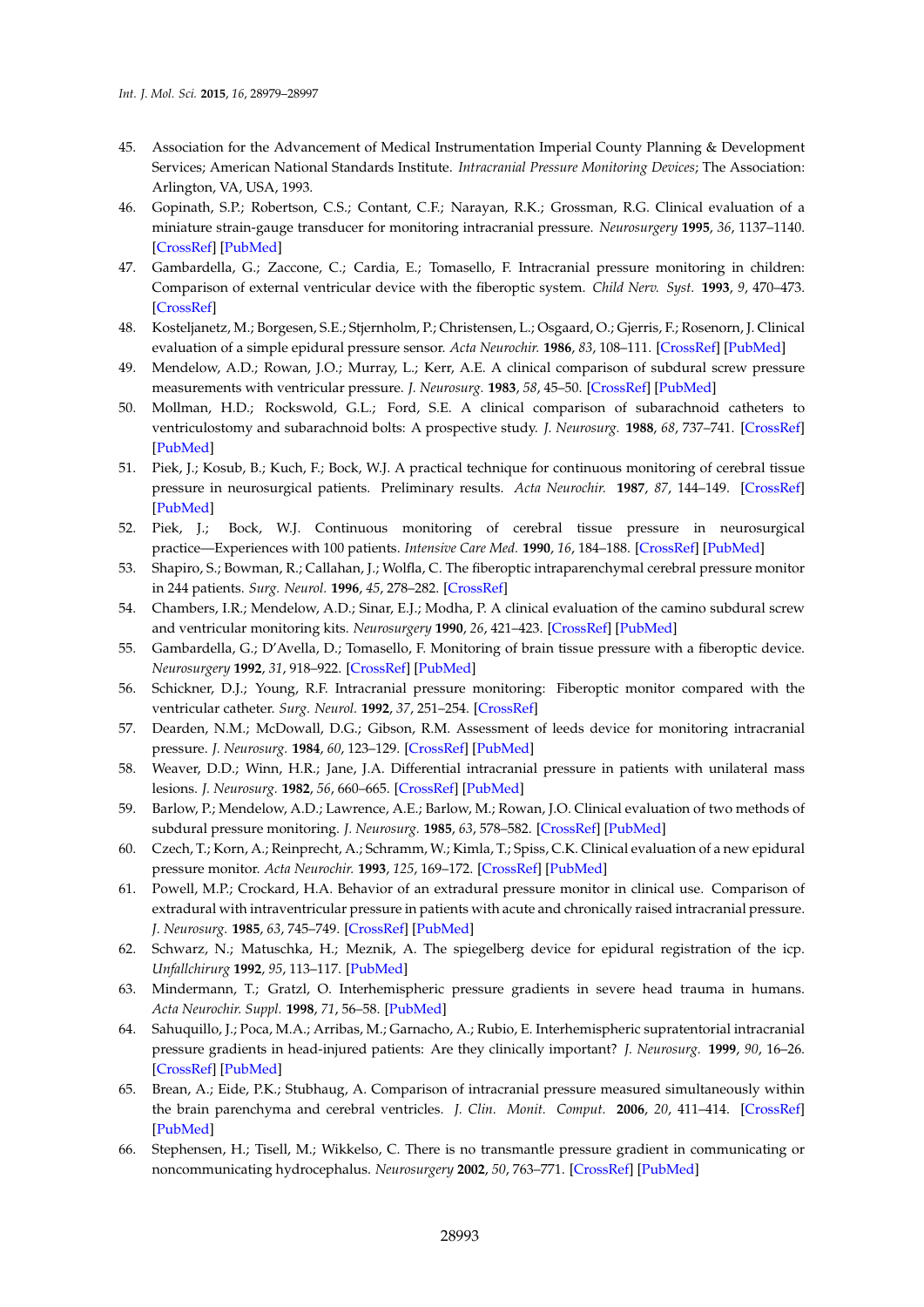- <span id="page-15-0"></span>67. Raboel, P.H.; Bartek, J., Jr.; Andresen, M.; Bellander, B.M.; Romner, B. Intracranial pressure monitoring: Invasive *versus* non-invasive methods-a review. *Crit. Care Res. Pract.* **2012**, *2012*, 950393. [\[CrossRef\]](http://dx.doi.org/10.1155/2012/950393) [\[PubMed\]](http://www.ncbi.nlm.nih.gov/pubmed/22720148)
- <span id="page-15-1"></span>68. Eide, P.K.; Brean, A. Lumbar cerebrospinal fluid pressure waves *versus* intracranial pressure waves in idiopathic normal pressure hydrocephalus. *Br. J. Neurosurg.* **2006**, *20*, 407–414. [\[CrossRef\]](http://dx.doi.org/10.1080/02688690601047312) [\[PubMed\]](http://www.ncbi.nlm.nih.gov/pubmed/17439094)
- 69. Kapadia, F.N.; Jha, A.N. Simultaneous lumbar and intraventricular manometry to evaluate the role and safety of lumbar puncture in raised intracranial pressure following subarachnoid haemorrhage. *Br. J. Neurosurg.* **1996**, *10*, 585–587. [\[CrossRef\]](http://dx.doi.org/10.1080/02688699646907) [\[PubMed\]](http://www.ncbi.nlm.nih.gov/pubmed/9115655)
- <span id="page-15-2"></span>70. Lenfeldt, N.; Koskinen, L.O.; Bergenheim, A.T.; Malm, J.; Eklund, A. Csf pressure assessed by lumbar puncture agrees with intracranial pressure. *Neurology* **2007**, *68*, 155–158. [\[CrossRef\]](http://dx.doi.org/10.1212/01.wnl.0000250270.54587.71) [\[PubMed\]](http://www.ncbi.nlm.nih.gov/pubmed/17210899)
- <span id="page-15-3"></span>71. Bhatia, A.; Gupta, A.K. Neuromonitoring in the intensive care unit. I. Intracranial pressure and cerebral blood flow monitoring. *Intensive Care Med.* **2007**, *33*, 1263–1271. [\[CrossRef\]](http://dx.doi.org/10.1007/s00134-007-0678-z) [\[PubMed\]](http://www.ncbi.nlm.nih.gov/pubmed/17522844)
- <span id="page-15-4"></span>72. Zhong, J.; Dujovny, M.; Park, H.K.; Perez, E.; Perlin, A.R.; Diaz, F.G. Advances in icp monitoring techniques. *Neurol. Res.* **2003**, *25*, 339–350. [\[CrossRef\]](http://dx.doi.org/10.1179/016164103101201661) [\[PubMed\]](http://www.ncbi.nlm.nih.gov/pubmed/12870259)
- <span id="page-15-5"></span>73. Ghajar, J. Intracranial pressure monitoring techniques. *New Horiz.* **1995**, *3*, 395–399. [\[PubMed\]](http://www.ncbi.nlm.nih.gov/pubmed/7496747)
- <span id="page-15-6"></span>74. Ravi, R.; Morgan, R.J. Intracranial pressure monitoring. *Curr. Anaesth. Crit. Care* **2013**, *14*, 229–235. [\[CrossRef\]](http://dx.doi.org/10.1016/j.cacc.2003.09.003)
- <span id="page-15-7"></span>75. Czosnyka, M.; Czosnyka, Z.; Pickard, J.D. Laboratory testing of the spiegelberg brain pressure monitor: A technical report. *J. Neurol. Neurosurg. Psychiatry* **1997**, *63*, 732–735. [\[CrossRef\]](http://dx.doi.org/10.1136/jnnp.63.6.732) [\[PubMed\]](http://www.ncbi.nlm.nih.gov/pubmed/9416806)
- 76. Yau, Y.H.; Piper, I.R.; Contant, C.; Dunn, L.; Whittle, I.R. Assessment of different data representations and averaging methods on the spiegelberg compliance device. *Acta Neurochir. Suppl.* **2005**, *95*, 289–292. [\[PubMed\]](http://www.ncbi.nlm.nih.gov/pubmed/16463867)
- <span id="page-15-8"></span>77. Yau, Y.H.; Piper, I.R.; Contant, C.F.; Dunn, L.T.; Whittle, I.R. Clinical experience in the use of the spiegelberg automated compliance device in the assessment of patients with hydrocephalus. *Acta Neurochir. Suppl.* **2002**, *81*, 171–172. [\[PubMed\]](http://www.ncbi.nlm.nih.gov/pubmed/12168295)
- <span id="page-15-9"></span>78. Kawoos, U.; Meng, X.; Huang, S.M.; Rosen, A.; McCarron, R.M.; Chavko, M. Telemetric intracranial pressure monitoring in blast-induced traumatic brain injury. *IEEE Trans. Bio-Med. Eng.* **2014**, *61*, 841–847. [\[CrossRef\]](http://dx.doi.org/10.1109/TBME.2013.2291239) [\[PubMed\]](http://www.ncbi.nlm.nih.gov/pubmed/24557686)
- <span id="page-15-10"></span>79. Kawoos, U.; Xu, M.; Tofighi, M.R.; Rosen, A. Too much pressure: Wireless intracranial pressure monitoring and its application in traumatic brain injuries. *IEEE Microw. Mag.* **2015**, *16*, 39–53. [\[CrossRef\]](http://dx.doi.org/10.1109/MMM.2014.2377585)
- <span id="page-15-11"></span>80. Bruder, N.; N'Zoghe, P.; Graziani, N.; Pelissier, D.; Grisoli, F.; Francois, G. A comparison of extradural and intraparenchymatous intracranial pressures in head injured patients. *Intensive Care Med.* **1995**, *21*, 850–852. [\[CrossRef\]](http://dx.doi.org/10.1007/BF01700971) [\[PubMed\]](http://www.ncbi.nlm.nih.gov/pubmed/8557876)
- <span id="page-15-12"></span>81. Kawoos, U.; Tofighi, M.R.; Warty, R.; Kralick, F.A.; Rosen, A. *In-vitro* and *in vivo* trans-scalp evaluation of an intracranial pressure implant at 2.4 ghz. *IEEE Trans. Microw. Theory Tech.* **2008**, *56*, 2356–2365. [\[CrossRef\]](http://dx.doi.org/10.1109/TMTT.2008.2004253)
- <span id="page-15-13"></span>82. Leidorf, A.; Mader, M.M.; Hecker, A.; Heimann, A.; Alessandri, B.; Mayr, P.; Kempski, O.; Wobker, G. Description of the response of a new multi-parametric brain sensor to physiological and pathophysiological challenges in the cortex of juvenile pigs. *Turk. Neurosurg.* **2014**, *24*, 913–922. [\[CrossRef\]](http://dx.doi.org/10.5137/1019-5149.JTN.11808-14.1) [\[PubMed\]](http://www.ncbi.nlm.nih.gov/pubmed/25448209)
- <span id="page-15-14"></span>83. Kiefer, M.; Antes, S.; Leonhardt, S.; Schmitt, M.; Orakcioglu, B.; Sakowitz, O.W.; Eymann, R. Telemetric icp measurement with the first ce-approved device: Data from animal experiments and initial clinical experiences. *Acta Neurochir. Suppl.* **2012**, *114*, 111–116. [\[PubMed\]](http://www.ncbi.nlm.nih.gov/pubmed/22327674)
- <span id="page-15-16"></span>84. Kroin, J.S.; McCarthy, R.J.; Stylos, L.; Miesel, K.; Ivankovich, A.D.; Penn, R.D. Long-term testing of an intracranial pressure monitoring device. *J. Neurosurg.* **2000**, *93*, 852–858. [\[CrossRef\]](http://dx.doi.org/10.3171/jns.2000.93.5.0852) [\[PubMed\]](http://www.ncbi.nlm.nih.gov/pubmed/11059668)
- <span id="page-15-17"></span>85. Silasi, G.; MacLellan, C.L.; Colbourne, F. Use of telemetry blood pressure transmitters to measure intracranial pressure (icp) in freely moving rats. *Curr. Neurovasc. Res.* **2009**, *6*, 62–69. [\[CrossRef\]](http://dx.doi.org/10.2174/156720209787466046) [\[PubMed\]](http://www.ncbi.nlm.nih.gov/pubmed/19355927)
- <span id="page-15-15"></span>86. Zervas, N.T.; Cosman, E.R.; Cosman, B.J. A pressure-balanced radio-telemetry system for the measurement of intracranial pressure. A preliminary design report. *J. Neurosurg.* **1977**, *47*, 899–911. [\[CrossRef\]](http://dx.doi.org/10.3171/jns.1977.47.6.0899) [\[PubMed\]](http://www.ncbi.nlm.nih.gov/pubmed/925744)
- <span id="page-15-18"></span>87. Swoboda, M.; Hochman, M.G.; Fritz, F.J. Non-Invasive Intracranial Pressure Sensor. Google Patents US20130289422 A1, 31 October 2010.
- <span id="page-15-19"></span>88. Reid, A.; Marchbanks, R.J.; Burge, D.M.; Martin, A.M.; Bateman, D.E.; Pickard, J.D.; Brightwell, A.P. The relationship between intracranial pressure and tympanic membrane displacement. *Br. J. Audiol.* **1990**, *24*, 123–129. [\[CrossRef\]](http://dx.doi.org/10.3109/03005369009077853) [\[PubMed\]](http://www.ncbi.nlm.nih.gov/pubmed/2350622)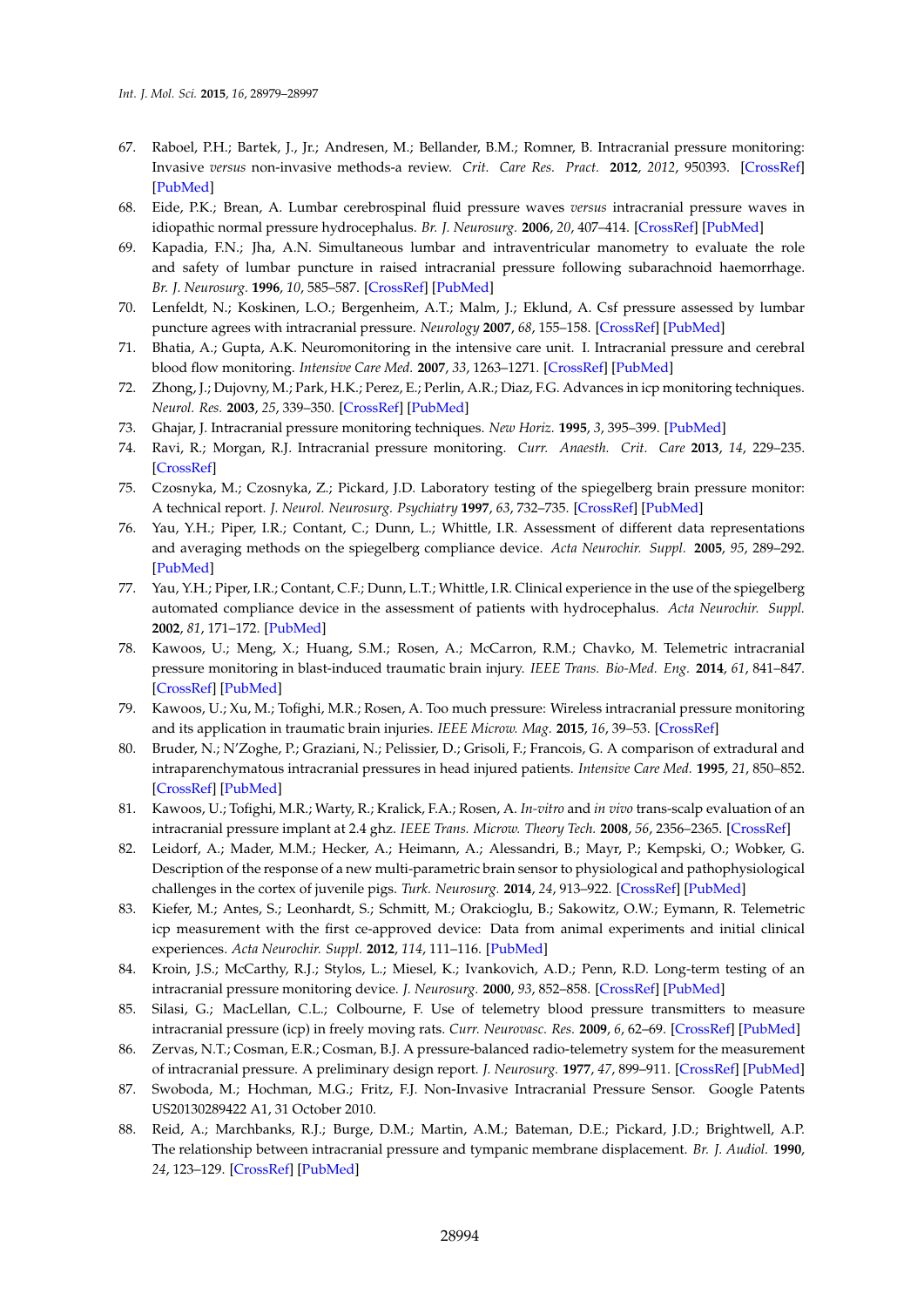- <span id="page-16-0"></span>89. Gwer, S.; Sheward, V.; Birch, A.; Marchbanks, R.; Idro, R.; Newton, C.R.; Kirkham, F.J.; Lin, J.P.; Lim, M. The tympanic membrane displacement analyser for monitoring intracranial pressure in children. *Child Nerv. Syst.* **2013**, *29*, 927–933. [\[CrossRef\]](http://dx.doi.org/10.1007/s00381-013-2036-5) [\[PubMed\]](http://www.ncbi.nlm.nih.gov/pubmed/23361337)
- 90. Samuel, M.; Burge, D.M.; Marchbanks, R.J. Quantitative assessment of intracranial pressure by the tympanic membrane displacement audiometric technique in children with shunted hydrocephalus. *Eur. J. Pediatr. Surg.* **1998**, *8*, 200–207. [\[CrossRef\]](http://dx.doi.org/10.1055/s-2008-1071154) [\[PubMed\]](http://www.ncbi.nlm.nih.gov/pubmed/9783141)
- <span id="page-16-1"></span>91. Samuel, M.; Burge, D.M.; Marchbanks, R.J. Tympanic membrane displacement testing in regular assessment of intracranial pressure in eight children with shunted hydrocephalus. *J. Neurosurg.* **1998**, *88*, 983–995. [\[CrossRef\]](http://dx.doi.org/10.3171/jns.1998.88.6.0983) [\[PubMed\]](http://www.ncbi.nlm.nih.gov/pubmed/9609292)
- <span id="page-16-2"></span>92. Wunderlich, K.; Brinker, T.; Ernst, A. The correlation of tympanic membrane displacement measurements to direct intracranial pressure recordings in cat. In *Intracranial and Intralabyrinthine Fluids: Basic Aspect and Clinical Applications*; Ernst, A., Marchbanks, R., Samii, M., Eds.; Springer: Berlin, Germany, 1996.
- <span id="page-16-3"></span>93. Behrens, A.; Lenfeldt, N.; Ambarki, K.; Malm, J.; Eklund, A.; Koskinen, L.O. Transcranial doppler pulsatility index: Not an accurate method to assess intracranial pressure. *Neurosurgery* **2010**, *66*, 1050–1057. [\[CrossRef\]](http://dx.doi.org/10.1227/01.NEU.0000369519.35932.F2) [\[PubMed\]](http://www.ncbi.nlm.nih.gov/pubmed/20495421)
- <span id="page-16-4"></span>94. Bellner, J.; Romner, B.; Reinstrup, P.; Kristiansson, K.A.; Ryding, E.; Brandt, L. Transcranial doppler sonography pulsatility index (PI) reflects intracranial pressure (ICP). *Surg. Neurol.* **2004**, *62*, 45–51. [\[CrossRef\]](http://dx.doi.org/10.1016/j.surneu.2003.12.007) [\[PubMed\]](http://www.ncbi.nlm.nih.gov/pubmed/15226070)
- <span id="page-16-5"></span>95. Moreno, J.A.; Mesalles, E.; Gener, J.; Tomasa, A.; Ley, A.; Roca, J.; Fernandez-Llamazares, J. Evaluating the outcome of severe head injury with transcranial doppler ultrasonography. *Neurosurg. Focus* **2000**, *8*, e8. [\[CrossRef\]](http://dx.doi.org/10.3171/foc.2000.8.1.1702) [\[PubMed\]](http://www.ncbi.nlm.nih.gov/pubmed/16906703)
- <span id="page-16-6"></span>96. Voulgaris, S.G.; Partheni, M.; Kaliora, H.; Haftouras, N.; Pessach, I.S.; Polyzoidis, K.S. Early cerebral monitoring using the transcranial doppler pulsatility index in patients with severe brain trauma. *Med. Sci. Monit.* **2005**, *11*, CR49–CR52. [\[PubMed\]](http://www.ncbi.nlm.nih.gov/pubmed/15668630)
- <span id="page-16-7"></span>97. Weerakkody, R.A.; Czosnyka, M.; Zweifel, C.; Castellani, G.; Smielewski, P.; Brady, K.; Pickard, J.D.; Czosnyka, Z. Near infrared spectroscopy as possible non-invasive monitor of slow vasogenic icp waves. *Acta Neurochir. Suppl.* **2012**, *114*, 181–185. [\[PubMed\]](http://www.ncbi.nlm.nih.gov/pubmed/22327689)
- <span id="page-16-8"></span>98. Weerakkody, R.A.; Czosnyka, M.; Zweifel, C.; Castellani, G.; Smielewski, P.; Keong, N.; Haubrich, C.; Pickard, J.; Czosnyka, Z. Slow vasogenic fluctuations of intracranial pressure and cerebral near infrared spectroscopy—An observational study. *Acta Neurochir.* **2010**, *152*, 1763–1769. [\[CrossRef\]](http://dx.doi.org/10.1007/s00701-010-0748-9) [\[PubMed\]](http://www.ncbi.nlm.nih.gov/pubmed/20700750)
- <span id="page-16-9"></span>99. Diedler, J.; Zweifel, C.; Budohoski, K.P.; Kasprowicz, M.; Sorrentino, E.; Haubrich, C.; Brady, K.M.; Czosnyka, M.; Pickard, J.D.; Smielewski, P. The limitations of near-infrared spectroscopy to assess cerebrovascular reactivity: The role of slow frequency oscillations. *Anesth. Analg.* **2011**, *113*, 849–857. [\[CrossRef\]](http://dx.doi.org/10.1213/ANE.0b013e3182285dc0) [\[PubMed\]](http://www.ncbi.nlm.nih.gov/pubmed/21821514)
- <span id="page-16-10"></span>100. Tayal, V.S.; Neulander, M.; Norton, H.J.; Foster, T.; Saunders, T.; Blaivas, M. Emergency department sonographic measurement of optic nerve sheath diameter to detect findings of increased intracranial pressure in adult head injury patients. *Ann. Emerg. Med.* **2007**, *49*, 508–514. [\[CrossRef\]](http://dx.doi.org/10.1016/j.annemergmed.2006.06.040) [\[PubMed\]](http://www.ncbi.nlm.nih.gov/pubmed/16997419)
- <span id="page-16-11"></span>101. Geeraerts, T.; Merceron, S.; Benhamou, D.; Vigue, B.; Duranteau, J. Non-invasive assessment of intracranial pressure using ocular sonography in neurocritical care patients. *Intensive Care Med.* **2008**, *34*, 2062–2067. [\[CrossRef\]](http://dx.doi.org/10.1007/s00134-008-1149-x) [\[PubMed\]](http://www.ncbi.nlm.nih.gov/pubmed/18509619)
- <span id="page-16-12"></span>102. Geeraerts, T.; Launey, Y.; Martin, L.; Pottecher, J.; Vigue, B.; Duranteau, J.; Benhamou, D. Ultrasonography of the optic nerve sheath may be useful for detecting raised intracranial pressure after severe brain injury. *Intensive Care Med.* **2007**, *33*, 1704–1711. [\[CrossRef\]](http://dx.doi.org/10.1007/s00134-007-0797-6) [\[PubMed\]](http://www.ncbi.nlm.nih.gov/pubmed/17668184)
- <span id="page-16-13"></span>103. Le, A.; Hoehn, M.E.; Smith, M.E.; Spentzas, T.; Schlappy, D.; Pershad, J. Bedside sonographic measurement of optic nerve sheath diameter as a predictor of increased intracranial pressure in children. *Ann. Emerg. Med.* **2009**, *53*, 785–791. [\[CrossRef\]](http://dx.doi.org/10.1016/j.annemergmed.2008.11.025) [\[PubMed\]](http://www.ncbi.nlm.nih.gov/pubmed/19167786)
- <span id="page-16-14"></span>104. Purin, V.R. Measurement of intracranial pressure in children without puncture (new method). *Pediatriia* **1964**, *43*, 82–85. [\[PubMed\]](http://www.ncbi.nlm.nih.gov/pubmed/14229015)
- <span id="page-16-15"></span>105. Wealthall, S.R.; Smallwood, R. Methods of measuring intracranial pressure via the fontanelle without puncture. *J. Neurol. Neurosurg. Psychiatry* **1974**, *37*, 88–96. [\[CrossRef\]](http://dx.doi.org/10.1136/jnnp.37.1.88) [\[PubMed\]](http://www.ncbi.nlm.nih.gov/pubmed/4813429)
- <span id="page-16-16"></span>106. Rochefort, M.J.; Rolfe, P.; Wilkinson, A.R. New fontanometer for continuous estimation of intracranial pressure in the newborn. *Arch. Dis. Child.* **1987**, *62*, 152–155. [\[CrossRef\]](http://dx.doi.org/10.1136/adc.62.2.152) [\[PubMed\]](http://www.ncbi.nlm.nih.gov/pubmed/3827293)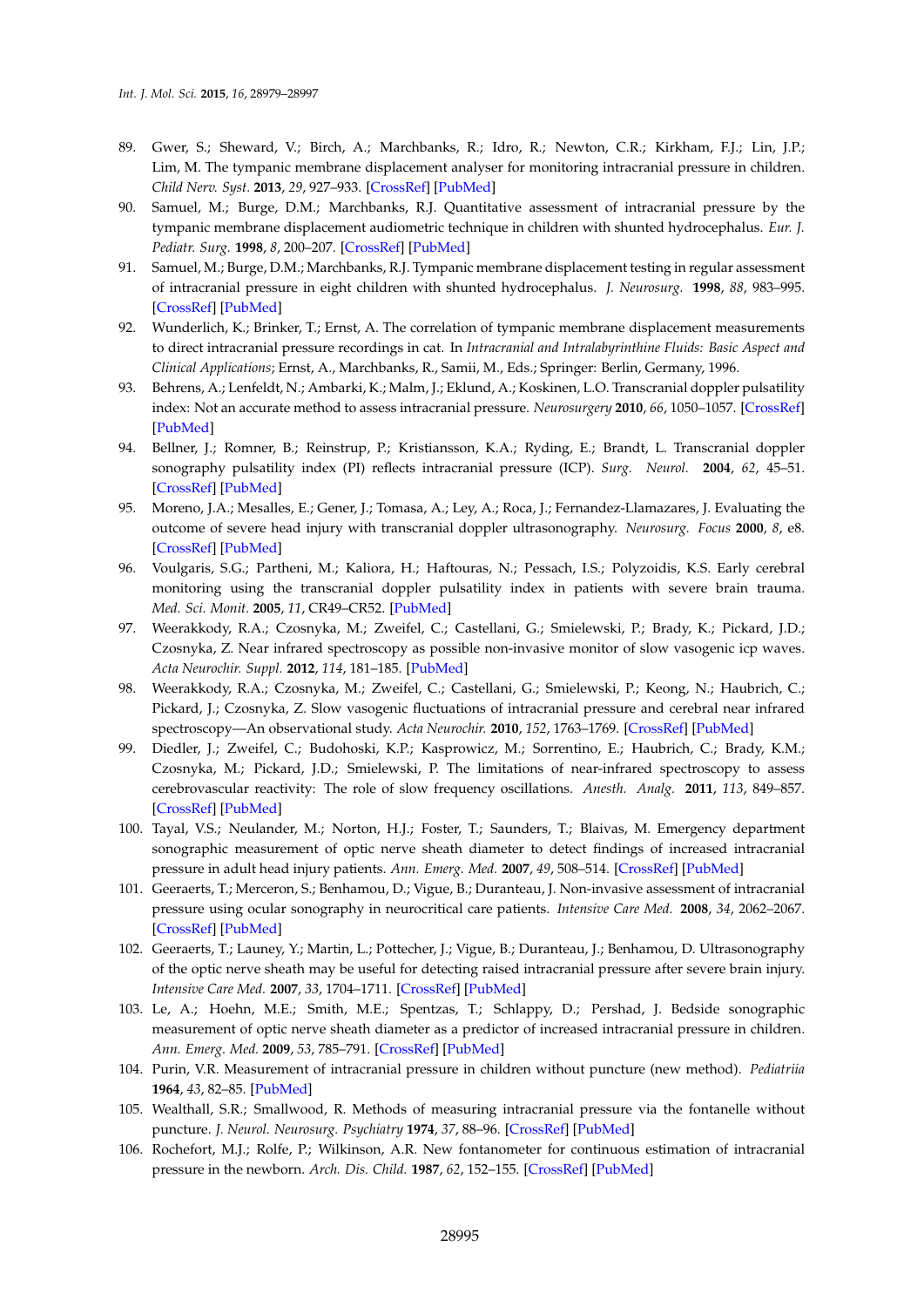- <span id="page-17-0"></span>107. Pairaudeau, P.W.; Smith, S.L.; Hames, T.K.; Hall, M.A. Strain-gauge fontanometry—An advance in non-invasive intracranial pressure measurement. *Clin. Phys. Physiol. Meas.* **1990**, *11*, 125–134. [\[CrossRef\]](http://dx.doi.org/10.1088/0143-0815/11/2/002) [\[PubMed\]](http://www.ncbi.nlm.nih.gov/pubmed/2364637)
- <span id="page-17-1"></span>108. Ueno, T.; Macias, B.R.; Hargens, A.R.; Yost, W.T. Pulsed Phase Lock Loop Technique to Measure Intracranial Pressure Non-Invasively. In Proceedings of the 2003 IEEE Symposium on Ultrasonics, Honolulu, HI, USA, 5–8 October 2003.
- <span id="page-17-2"></span>109. Eide, P.K.; Bakken, A. The baseline pressure of intracranial pressure (icp) sensors can be altered by electrostatic discharges. *Biomed. Eng. Online* **2011**, *10*, 75. [\[CrossRef\]](http://dx.doi.org/10.1186/1475-925X-10-75) [\[PubMed\]](http://www.ncbi.nlm.nih.gov/pubmed/21859487)
- <span id="page-17-3"></span>110. Cardoso, E.R.; Rowan, J.O.; Galbraith, S. Analysis of the cerebrospinal fluid pulse wave in intracranial pressure. *J. Neurosurg.* **1983**, *59*, 817–821. [\[CrossRef\]](http://dx.doi.org/10.3171/jns.1983.59.5.0817) [\[PubMed\]](http://www.ncbi.nlm.nih.gov/pubmed/6619934)
- <span id="page-17-4"></span>111. Martin, G. Lundberg's b waves as a feature of normal intracranial pressure. *Surg. Neurol.* **1978**, *9*, 347–348. [\[PubMed\]](http://www.ncbi.nlm.nih.gov/pubmed/675492)
- <span id="page-17-5"></span>112. Janny, P.; Fontaine, J.; Maille, M.; Colnet, G.; Hullo, G.; Janny, L. A module of statistical analysis of the intracranial pressure: The s.A.I.C.P. System. *Neuro-Chirurgie* **1977**, *23*, 187–194. [\[PubMed\]](http://www.ncbi.nlm.nih.gov/pubmed/917186)
- <span id="page-17-6"></span>113. Sharar, S.R. The ongoing and worldwide challenge of pediatric trauma. *Int. J. Crit. Illn. Inj. Sci.* **2012**, *2*, 111–113. [\[CrossRef\]](http://dx.doi.org/10.4103/2229-5151.100886) [\[PubMed\]](http://www.ncbi.nlm.nih.gov/pubmed/23181203)
- <span id="page-17-7"></span>114. Guiza, F.; Depreitere, B.; Piper, I.; Citerio, G.; Chambers, I.; Jones, P.A.; Lo, T.Y.; Enblad, P.; Nillson, P.; Feyen, B.; *et al*. Visualizing the pressure and time burden of intracranial hypertension in adult and paediatric traumatic brain injury. *Intensive Care Med.* **2015**, *41*, 1067–1076. [\[CrossRef\]](http://dx.doi.org/10.1007/s00134-015-3806-1) [\[PubMed\]](http://www.ncbi.nlm.nih.gov/pubmed/25894624)
- <span id="page-17-8"></span>115. Badri, S.; Chen, J.; Barber, J.; Temkin, N.R.; Dikmen, S.S.; Chesnut, R.M.; Deem, S.; Yanez, N.D.; Treggiari, M.M. Mortality and long-term functional outcome associated with intracranial pressure after traumatic brain injury. *Intensive Care Med.* **2012**, *38*, 1800–1809. [\[CrossRef\]](http://dx.doi.org/10.1007/s00134-012-2655-4) [\[PubMed\]](http://www.ncbi.nlm.nih.gov/pubmed/23011528)
- <span id="page-17-9"></span>116. Balestreri, M.; Czosnyka, M.; Steiner, L.A.; Schmidt, E.; Smielewski, P.; Matta, B.; Pickard, J.D. Intracranial hypertension: What additional information can be derived from icp waveform after head injury? *Acta Neurochir.* **2004**, *146*, 131–141. [\[CrossRef\]](http://dx.doi.org/10.1007/s00701-003-0187-y) [\[PubMed\]](http://www.ncbi.nlm.nih.gov/pubmed/14963745)
- <span id="page-17-10"></span>117. Balestreri, M.; Czosnyka, M.; Hutchinson, P.; Steiner, L.A.; Hiler, M.; Smielewski, P.; Pickard, J.D. Impact of intracranial pressure and cerebral perfusion pressure on severe disability and mortality after head injury. *Neurocrit. Care* **2006**, *4*, 8–13. [\[CrossRef\]](http://dx.doi.org/10.1385/NCC:4:1:008)
- 118. Feyen, B.F.; Sener, S.; Jorens, P.G.; Menovsky, T.; Maas, A.I. Neuromonitoring in traumatic brain injury. *Minerva Anestesiol.* **2012**, *78*, 949–958. [\[PubMed\]](http://www.ncbi.nlm.nih.gov/pubmed/22643541)
- 119. Kochanek, P.M.; Carney, N.; Adelson, P.D.; Ashwal, S.; Bell, M.J.; Bratton, S.; Carson, S.; Chesnut, R.M.; Ghajar, J.; Goldstein, B.; *et al*. Guidelines for the acute medical management of severe traumatic brain injury in infants, children, and adolescents—Second edition. *Pediatr. Crit. Care Med.* **2012**, *13*, S1–S82. [\[CrossRef\]](http://dx.doi.org/10.1097/PCC.0b013e318259ee85) [\[PubMed\]](http://www.ncbi.nlm.nih.gov/pubmed/22217782)
- 120. Kosteljanetz, M. Acute head injury: Pressure-volume relations and cerebrospinal fluid dynamics. *Neurosurgery* **1986**, *18*, 17–24. [\[CrossRef\]](http://dx.doi.org/10.1227/00006123-198601000-00004) [\[PubMed\]](http://www.ncbi.nlm.nih.gov/pubmed/3945374)
- <span id="page-17-11"></span>121. Sorrentino, E.; Diedler, J.; Kasprowicz, M.; Budohoski, K.P.; Haubrich, C.; Smielewski, P.; Outtrim, J.G.; Manktelow, A.; Hutchinson, P.J.; Pickard, J.D.; *et al*. Critical thresholds for cerebrovascular reactivity after traumatic brain injury. *Neurocrit. Care* **2012**, *16*, 258–266. [\[CrossRef\]](http://dx.doi.org/10.1007/s12028-011-9630-8) [\[PubMed\]](http://www.ncbi.nlm.nih.gov/pubmed/21964774)
- <span id="page-17-12"></span>122. Yuan, Q.; Wu, X.; Sun, Y.; Yu, J.; Li, Z.; Du, Z.; Mao, Y.; Zhou, L.; Hu, J. Impact of intracranial pressure monitoring on mortality in patients with traumatic brain injury: A systematic review and meta-analysis. *J. Neurosurg.* **2015**, *122*, 574–587. [\[CrossRef\]](http://dx.doi.org/10.3171/2014.10.JNS1460) [\[PubMed\]](http://www.ncbi.nlm.nih.gov/pubmed/25479125)
- <span id="page-17-13"></span>123. Alali, A.S.; Fowler, R.A.; Mainprize, T.G.; Scales, D.C.; Kiss, A.; de Mestral, C.; Ray, J.G.; Nathens, A.B. Intracranial pressure monitoring in severe traumatic brain injury: Results from the american college of surgeons trauma quality improvement program. *J. Neurotrauma* **2013**, *30*, 1737–1746. [\[CrossRef\]](http://dx.doi.org/10.1089/neu.2012.2802) [\[PubMed\]](http://www.ncbi.nlm.nih.gov/pubmed/23731257)
- <span id="page-17-14"></span>124. Chesnut, R.M.; Temkin, N.; Carney, N.; Dikmen, S.; Rondina, C.; Videtta, W.; Petroni, G.; Lujan, S.; Pridgeon, J.; Barber, J.; *et al*. A trial of intracranial-pressure monitoring in traumatic brain injury. *N. Engl. J. Med.* **2012**, *367*, 2471–2481. [\[CrossRef\]](http://dx.doi.org/10.1056/NEJMoa1207363) [\[PubMed\]](http://www.ncbi.nlm.nih.gov/pubmed/23234472)
- <span id="page-17-15"></span>125. Stover, J.F. Contemporary view on neuromonitoring following severe traumatic brain injury. *World J. Crit. Care Med.* **2012**, *1*, 15–22. [\[CrossRef\]](http://dx.doi.org/10.5492/wjccm.v1.i1.15) [\[PubMed\]](http://www.ncbi.nlm.nih.gov/pubmed/24701397)
- <span id="page-17-16"></span>126. Hawthorne, C.; Piper, I. Monitoring of intracranial pressure in patients with traumatic brain injury. *Front. Neurol.* **2014**, *5*, 121. [\[CrossRef\]](http://dx.doi.org/10.3389/fneur.2014.00121) [\[PubMed\]](http://www.ncbi.nlm.nih.gov/pubmed/25076934)